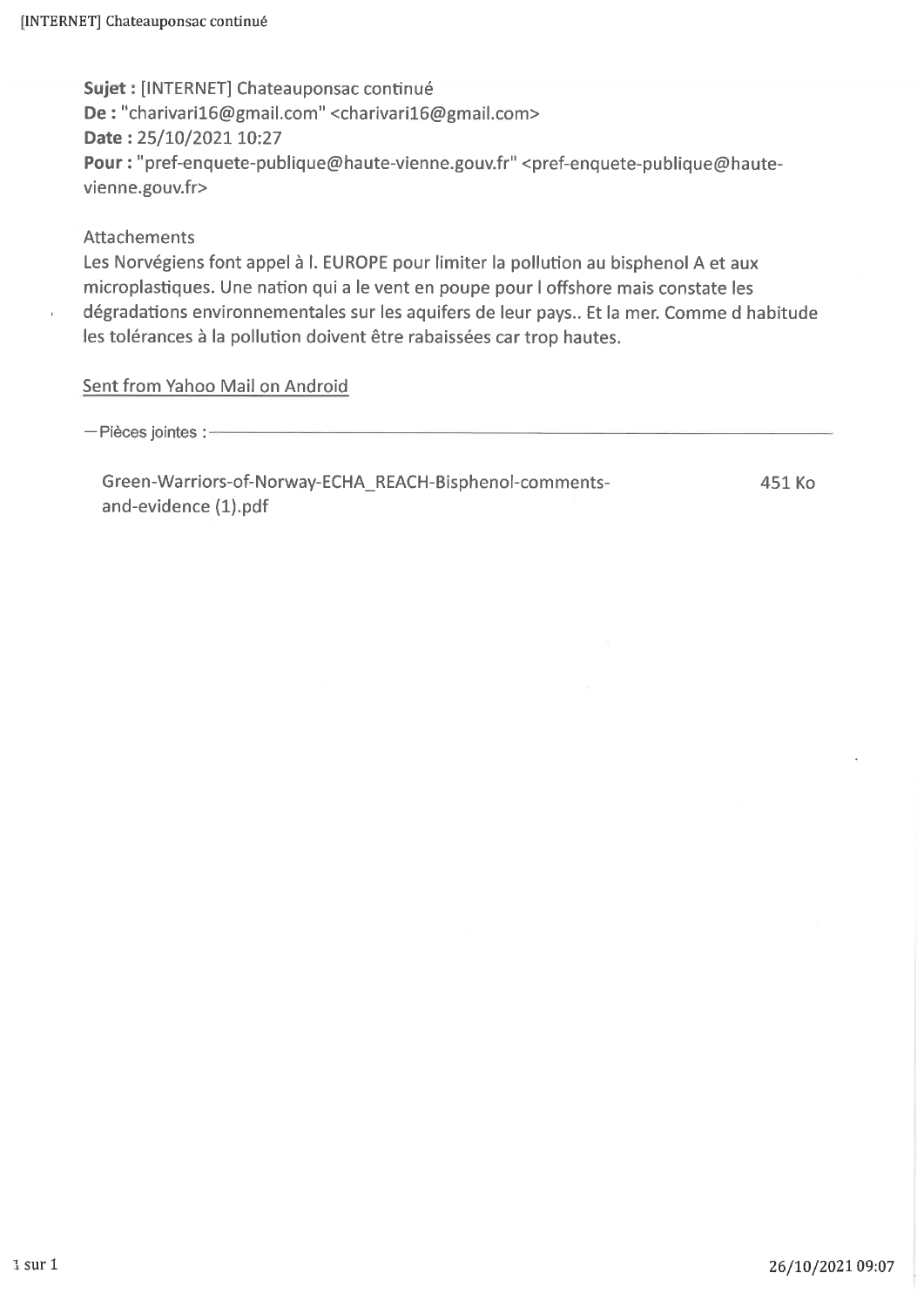**The Green Warriors of Norway (NMF) Norges Miljøvernforbund (NMF) Postboks 593 5806 BERGEN NORWAY**  www.nmf.no



Bergen, 15.02.2021

**ECHA European Chemicals Agency**  Telakkakatu 6 P.O. Box 400 FI-00121 Helsinki, Finland

#### **REACH – Comments and documentation**

4,4'-isopropylidenediphenol (Bisphenol A) and structurally related bisphenols of similar concern for the environment

Green Warriors of Norway/Norges Miljøvernforbund (NMF) raise several concerns regarding the increased use of Bisphenol A (BPA) and related chemicals and their impact on onshore and offshore environment and ecosystems. Much of the current and future impact will come from relatively new sources, and from sources that will increase in new areas and environments. One of the main sources of concern is from micro and nano sized particles released into the environment from epoxy-based products by erosion. Such particles that contain BPA related substances will protect its containing chemicals and protect them from degradation while they remain inside the particle materials, and like a Trojan Horse, be released into the food chain through organisms when in contact with their digestive system. It is also concerning that research show that BPA do generational harm to organisms according to a recent study of Rainbow trout.

These factors and more raise serious concerns as the development and placement of new installations reliant upon BPA containing epoxy structures reaches new frontiers with harsher and more challenging weather conditions. While chemicals like BPA in its pure form is degraded normally in a normal environment, salt water and colder temperatures in more arctic and sub-arctic environments will likely impact the rate of degradation significantly, which make them remain a potent biochemical pollutant for a much longer period than in more tempered environments. Within the protection of a micro-sized particle, they will remain a potent biochemical pollutant significantly longer than the chemical in its pure form.

With micro and nano sized particles found in larger and larger quantities on the farthest parts of the planet, from the furthest away glaciers to sediments on the deepest seabed, the concern is that our human impact on the various onshore and offshore environments accumulate and is irreversible.

We therefore need much stricter regulations and also serious incentives for the industry to find better alternatives and in the meantime stop the placement of new installations that release micro and nano sized particles containing BPA and similar chemicals to the environment.

> **Contact:** nmf@nmf.no Phone: +47 55 30 67 00

You will find our concerns and demands in more detail on the following pages.

#### **Green Warriors of Norway - (Norges Miljøvernforbund)**

| Postal address: | Main office:     | Website:  |  |
|-----------------|------------------|-----------|--|
| Box 593         | Skutevikboder 24 | $nm$ f.no |  |
| 5806 BERGEN     | 5035 BERGEN      |           |  |
| Norway          | Norway           |           |  |



1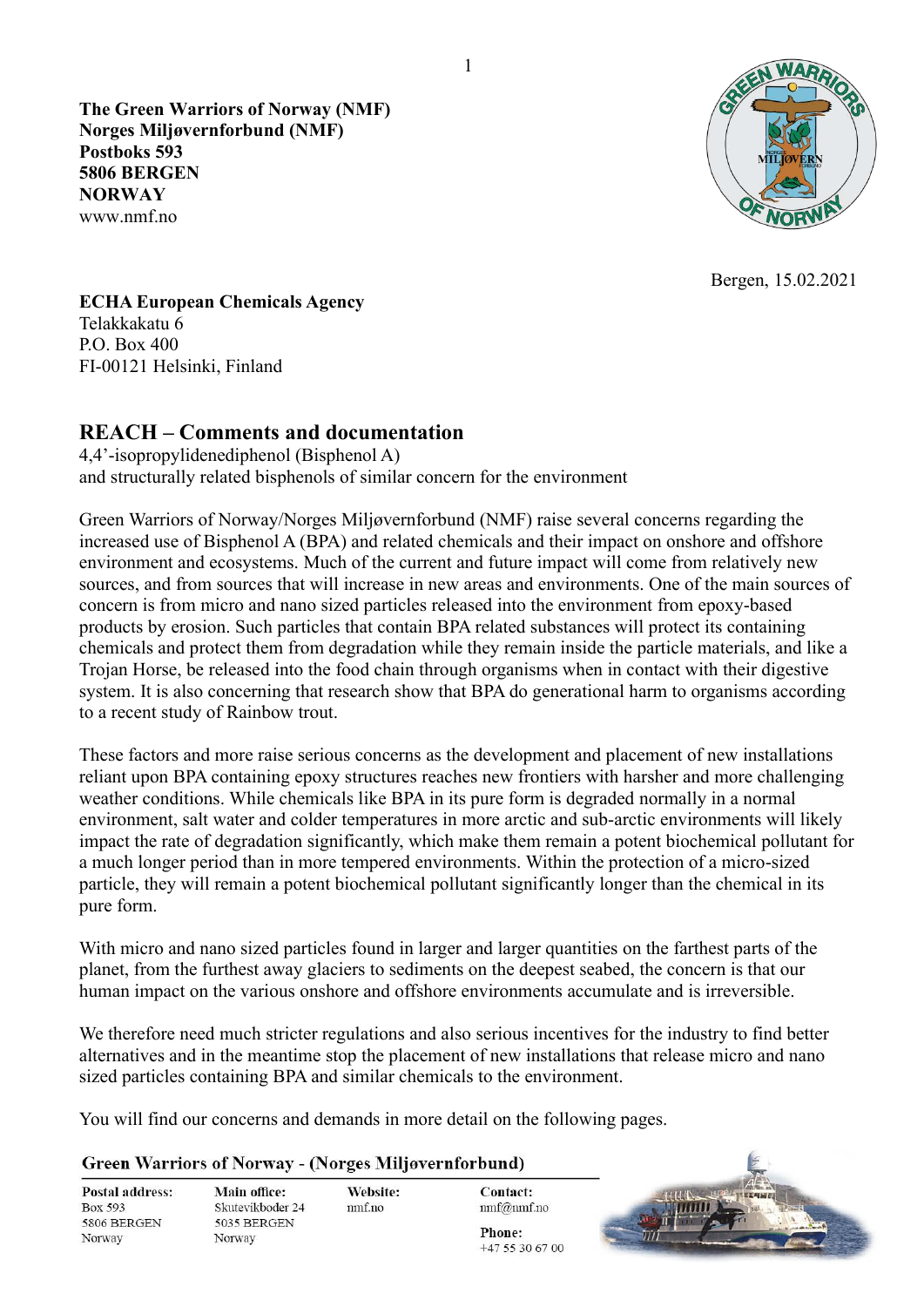# Index

| Coastal and offshore based wind power may be a significant contributor of micro and nano sized         |
|--------------------------------------------------------------------------------------------------------|
|                                                                                                        |
| The correlation between finds in research and the many unanswered questions raise several concerns .17 |
| The revised 2020/2184/EC Directive still doesn't comply to the recommendations set by the WHO18        |
|                                                                                                        |

Green Warriors of Norway - (Norges Miljøvernforbund)

Postal address: Box 593 5806 BERGEN Norway

Main office: Skutevikboder 24 5035 BERGEN Norway

Website:  $\rm nmf.no$ 

Contact:  $\mathrm{nmf}\xspace\textcircled{a}\mathrm{nmf}$ .no

 $+4755306700$ 

Phone:

 $\overline{m}$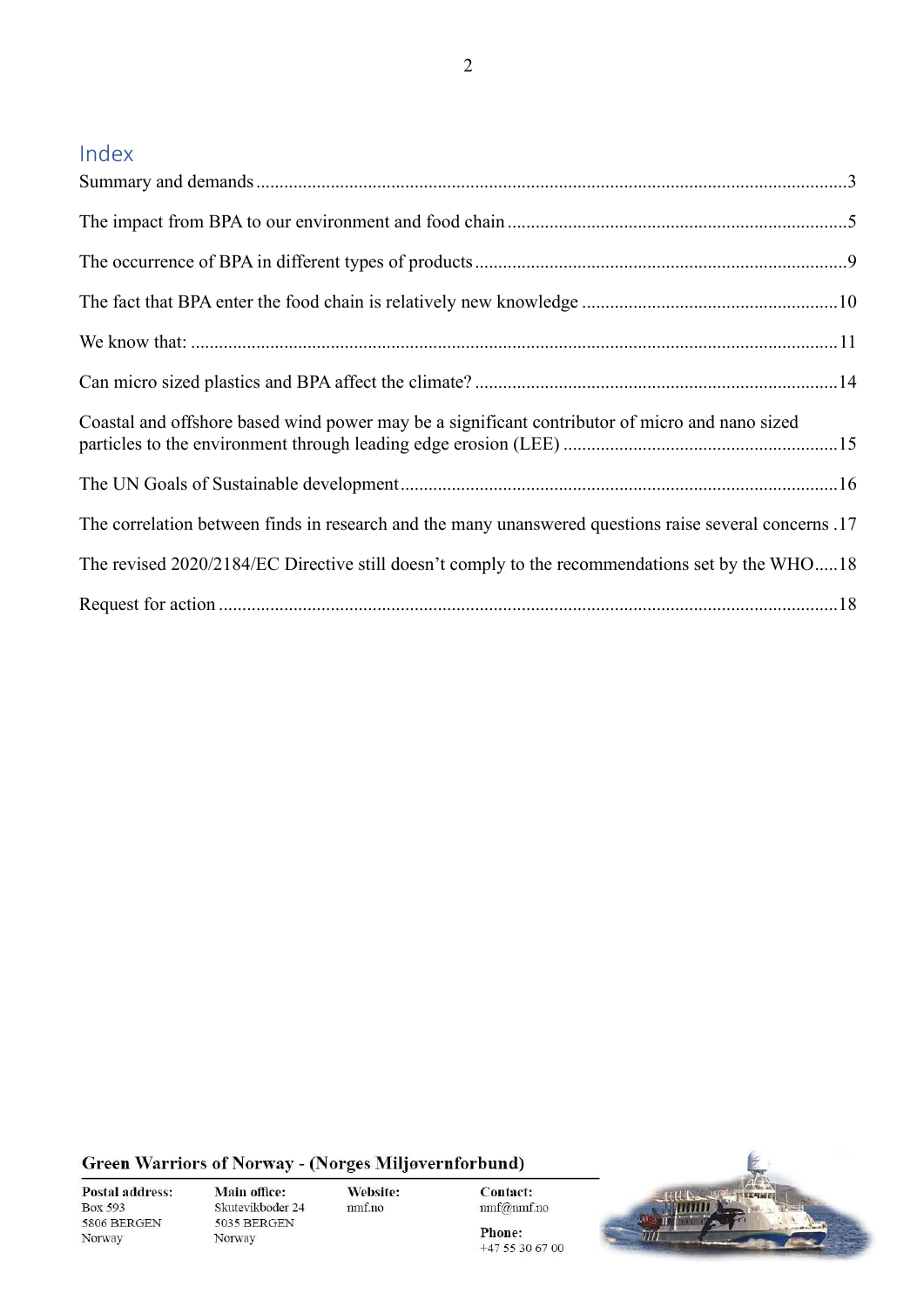## <span id="page-3-0"></span>Summary and demands

We will in our comments show that epoxy compounds is a Trojan Horse regarding to the spread of Bisphenol A (BPA, EC No.: 201-245-8 CAS No.: 80-05-7, 4,4'-isopropylidenediphenol1) to the environment and to our food chain.

Regarding the concerns we raise, we will put forth some demands in accordance with a precautionary principle. Based on the documentation we present in this brief, we are significantly concerned for the biochemical pollution BPA can cause in unknown proportions in regard to the environment, biodiversity, marine and fresh water sources, and the food chain we all are dependent upon.

We do ask on what scale is BPA levels a threat as a biochemical pollutant in different environments and towards different food chains? Do we as humans have enough knowledge to predict long term effects and harm?

*"This is the first systematic review, to our knowledge, to assess and quantify MP contamination of seafood and human uptake from its consumption, suggesting that action must be considered in order to reduce human exposure via such consumption. Further high-quality research using standardized methods is needed to cement the scientific evidence on MP contamination and human exposures.* 

*Seafood is an important source of protein for populations around the world, and it may be time to implement the precautionary principle (Kriebel et al. 2001), based on the existing scientific evidence, and take steps in policy, industry, and society to minimize human exposures to foodborne MPs where possible."* <sup>1</sup>

Our demands below is sound and reasonable and is based on a precautionary principle. We need more strict regulations to avoid as much BPA and BPA in a combination with micro and nano sized particles of epoxy plastics released into the environment as possible.

### **Here are our demands:**

**1.** We would like the placement of new large-scale installations that may cause the release of BPA and related chemicals into the environment may stop, **but acknowledge that strict regulation and standards must be put in place to reduce the impact on the environment, ecosystems, food chain and on human health.** 

Scientific research must be prioritized where there is a lack of knowledge. A proper risk assessment must be conducted before new projects that may cause release of BPA and similar chemicals to the environment. All deployment of epoxy related industries must be put on halt until proper scientific standards are met to show them safe to the environment, climate, biodiversity and human health. This applies to both production, use and dismantling, recycling and deposit of such materials.

**2. Complete product declaration on all products that contain BPA and similar chemicals must be present and follow the product on all stages from production until its recycled and reused or deposited.** The product declaration should also reflect restrictions and hazards through

<sup>1</sup> <https://ehp.niehs.nih.gov/doi/10.1289/EHP7171>

**Green Warriors of Norway - (Norges Miljøvernforbund)** 

| Postal address: |
|-----------------|
| Box 593         |
| 5806 BERGEN     |
| Norway          |

**Contact:** nmf@nmf.no Phone: +47 55 30 67 00

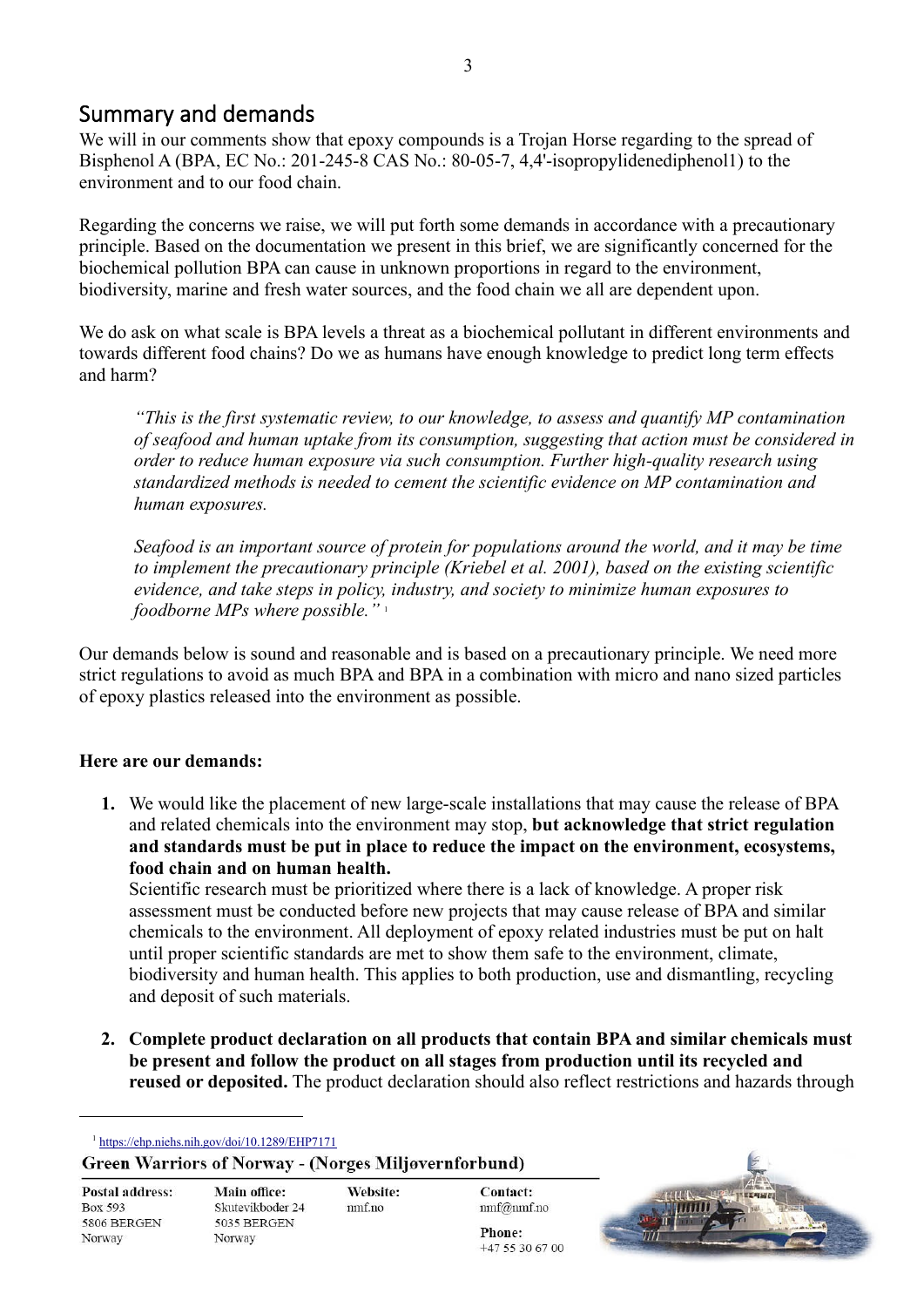its intended life cycle, also including terms of application for sales and transfer of goods in accordance with applying directives.

The terms of a product declaration must include the following:

- Data sheet as a product declaration of amount, percentage, weight and volume of BPA and similar chemicals for all industries excluding food purposes.
- Content description/product declaration on all products for Activities of Daily Living (ADL) and food purposes. This will empower all customers to take responsible consumer decisions within a health- and environmental perspective.
- Branch based product declaration complying to set life cycle standards.
- Restrictions and regulations to product declarations and import/export applications to maintain national overview and control to meet nationally and internationally environmental standards and goals. This must also adhere to the goals set in the UN sustainability goals.

Industry and branches that is large scale consumers of epoxy related materials must be the first to undergo regulations that also meets the demands of a sustainable and environmentally friendly circular economy. Regulations must also include management of waste and deposal in compliance with the appropriate EU directives.

- **3.** Relevant information must be given to public and governing bodies and to the public in general regarding the hazards of BPA and similar chemicals to human health and to the environment. Conscious consumers, both corporate and private must be a definitive goal regarding legislation, standards and procedures regarding handling of BPA containing products within a life cycle timeframe.
- **4.** Follow advice from WHO to decrease levels of pollutants in all water systems as soon as possible. Implement stricter levels of tolerance much earlier than 2026. The reasoning for this is based on current plans to implement new installations that contain BPA-related materials both onshore and offshore. This is most significantly related to wind power generation where the turbine blades are increasing in both size, volume and numbers on an exponential rate. There is a significant problem with micro particles released into the environment due to Leading Edge Erosion (LEE). As we will show other places in this brief, this is potentially a much more environmental risk for the eco systems and our food chain than the same chemicals in their pure form due to the Trojan Horse effect.
- **5.** Scientific research into the environmental and health related effects must be prioritized. We do have too little knowledge, especially towards long time effects, and the data we do have available show negative effects of grave concerns. Micro particles of epoxy, rubber, other plastics do seem to accumulate in the environment for each and every year, and thus also remain an ever growing and lasting environmental problem. Especially relevant to highlight the issues at hand is found in the following three quotes;
	- *"Bisphenol A in eggs causes development-specifc liver molecular reprogramming in two generations of rainbow trout"* <sup>2</sup>

<sup>2</sup> [https://www.researchgate.net/publication/320630432\\_Bisphenol\\_A\\_in\\_eggs\\_causes\\_development](https://www.researchgate.net/publication/320630432_Bisphenol_A_in_eggs_causes_development-specific_liver_molecular_reprogramming_in_two_generations_of_rainbow_trout/fulltext/59f37f8ca6fdcc075ec349ab/Bisphenol-A-in-eggs-causes-development-specific-liver-molecular-reprogramming-in-two-generations-of-rainbow-trout.pdf?origin=publication_detail)[specific\\_liver\\_molecular\\_reprogramming\\_in\\_two\\_generations\\_of\\_rainbow\\_trout/fulltext/59f37f8ca6fdcc075ec349ab/Bisphenol-A-in-eggs-causes](https://www.researchgate.net/publication/320630432_Bisphenol_A_in_eggs_causes_development-specific_liver_molecular_reprogramming_in_two_generations_of_rainbow_trout/fulltext/59f37f8ca6fdcc075ec349ab/Bisphenol-A-in-eggs-causes-development-specific-liver-molecular-reprogramming-in-two-generations-of-rainbow-trout.pdf?origin=publication_detail)[development-specific-liver-molecular-reprogramming-in-two-generations-of-rainbow-trout.pdf?origin=publication\\_detail](https://www.researchgate.net/publication/320630432_Bisphenol_A_in_eggs_causes_development-specific_liver_molecular_reprogramming_in_two_generations_of_rainbow_trout/fulltext/59f37f8ca6fdcc075ec349ab/Bisphenol-A-in-eggs-causes-development-specific-liver-molecular-reprogramming-in-two-generations-of-rainbow-trout.pdf?origin=publication_detail)

#### **Green Warriors of Norway - (Norges Miljøvernforbund)**

| Postal address: |
|-----------------|
| Box 593         |
| 5806 BERGEN     |
| Norway          |

Main office: Skutevikboder 24 5035 BERGEN Norway

Website: nmf.no

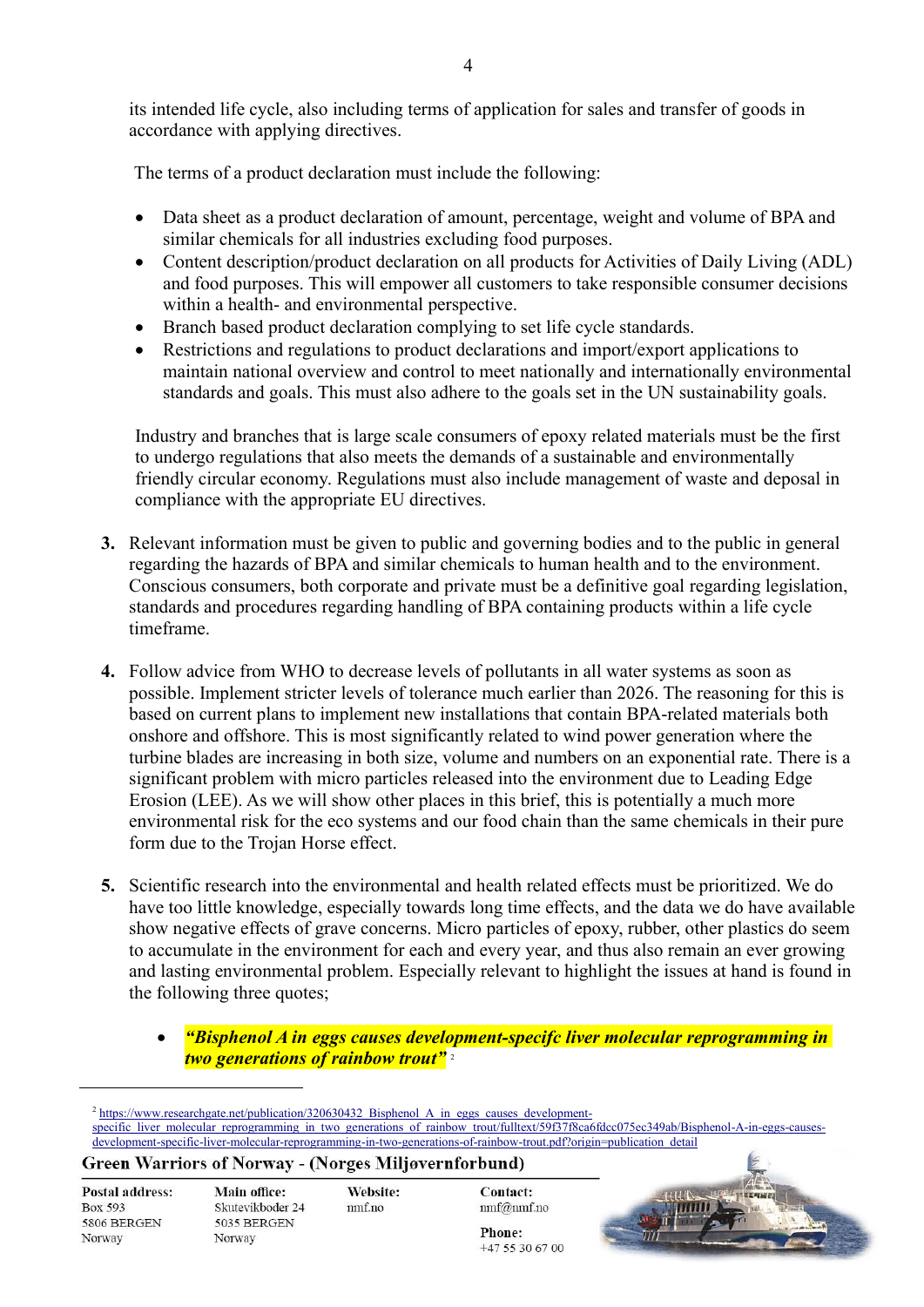- *"An increase in temperature or a pH change can cause the ester bonds between the BPA molecules in polycarbonate plastic and epoxy resin to be broken through hydrolysis and thus release BPA to the environment."* <sup>3</sup> <sup>4</sup>
- (Original text-Swedish) *"Effekter från intag av plast har konstaterats för växt- och djurplankton, musslor, marina maskar, kräftdjur, fisk och fåglar. Biologiska effekter kan också orsakas av att tillsatskemikalier, som används för att ge vissa egenskaper till plasten, läcker ut och tas upp. På samma sätt kan monomerer och biprodukter som finns kvar i plasten från framställningsprocessen läcka ut. Dessutom så kan även kemikalier från den omgivande miljön, såsom långlivade organiska föroreningar ofta med hög affinitet till plast, adsorberas till partikelytan."* (Our translation) *"Effects from consumption of plastics has been ascertained for phytoplankton and zooplankton, mussels, marine worms, shellfish, fish and birds. Biological effects can also be caused by added chemicals, that is used to give certain characteristics to the plastic material, is released and absorbed. In the same way, monomers and by-products from the production process can leak out. External chemicals*

*from the surrounding environment, such as long-lasting organic pollutants with high level of affinity to plastic, is to be absorbed to the surface of the plastic particle."* <sup>5</sup>

There must be set significant effort and resources towards scientific research that is aimed at establishing possible effects and mechanisms that can secure sound and environmentally friendly products and procedures.

## <span id="page-5-0"></span>The impact from BPA to our environment and food chain

The amounts of BPA and similar chemicals released to the environment can be enormous due to the huge increase in use of epoxy related materials in challenging environments. The research we refer, do show negative impact on the food chain at large, from the smallest plankton to large mammals, and even humans. If phytoplankton is significantly affected, their ability to capture  $CO<sub>2</sub>$  and release oxygen may similarly be affected. BPA is also shown to have generational impact on organisms.

The Trojan Horse effect in micro particles keep the chemicals inside shielded from environmental impact, and thus reduce the degradation of the chemicals. When consumed by organisms they are released into the organism when in contact with their digestive, often acidic fluids.

*"An increase in temperature or a pH change can cause the ester bonds between the BPA molecules in polycarbonate plastic and epoxy resin to be broken through hydrolysis and thus release BPA to the environment." <sup>6</sup>*

Another problem with micro and nano sized particles is that they likely stay in the upper levels of the water body much longer and therefore is more likely be able to be consumed and absorbed into by small plankton and organisms and accumulated up through the food chain. Therefore, such micro and nano

<sup>6</sup>[https://www.researchgate.net/publication/306184402\\_Human\\_exposure\\_to\\_endocrine\\_disrupting\\_compounds\\_Their\\_role\\_in\\_reproductive\\_systems\\_me](https://www.researchgate.net/publication/306184402_Human_exposure_to_endocrine_disrupting_compounds_Their_role_in_reproductive_systems_metabolic_syndrome_and_breast_cancer_A_review) [tabolic\\_syndrome\\_and\\_breast\\_cancer\\_A\\_review](https://www.researchgate.net/publication/306184402_Human_exposure_to_endocrine_disrupting_compounds_Their_role_in_reproductive_systems_metabolic_syndrome_and_breast_cancer_A_review)

**Green Warriors of Norway - (Norges Miljøvernforbund)** 

| Postal address: |
|-----------------|
| Box 593         |
| 5806 BERGEN     |
| Norway          |

Website: nmf.no



<sup>&</sup>lt;sup>3</sup>https://www.researchgate.net/publication/306184402 Human exposure to endocrine disrupting compounds Their role in reproductive systems me tabolic syndrome and breast cancer A review

<sup>4</sup> [https://diegofdezsevilla.wordpress.com/2014/07/17/could-plastic-debris-coarse-fine-and-molecules-polymers-affect-oceans-functions-as-climate](https://diegofdezsevilla.wordpress.com/2014/07/17/could-plastic-debris-coarse-fine-and-molecules-polymers-affect-oceans-functions-as-climate-regulator-co2-sink-albedo-evaporation/)[regulator-co2-sink-albedo-evaporation/](https://diegofdezsevilla.wordpress.com/2014/07/17/could-plastic-debris-coarse-fine-and-molecules-polymers-affect-oceans-functions-as-climate-regulator-co2-sink-albedo-evaporation/)

<sup>5</sup> <https://www.naturvardsverket.se/Documents/publikationer6400/978-91-620-6772-4.pdf?pid=20662>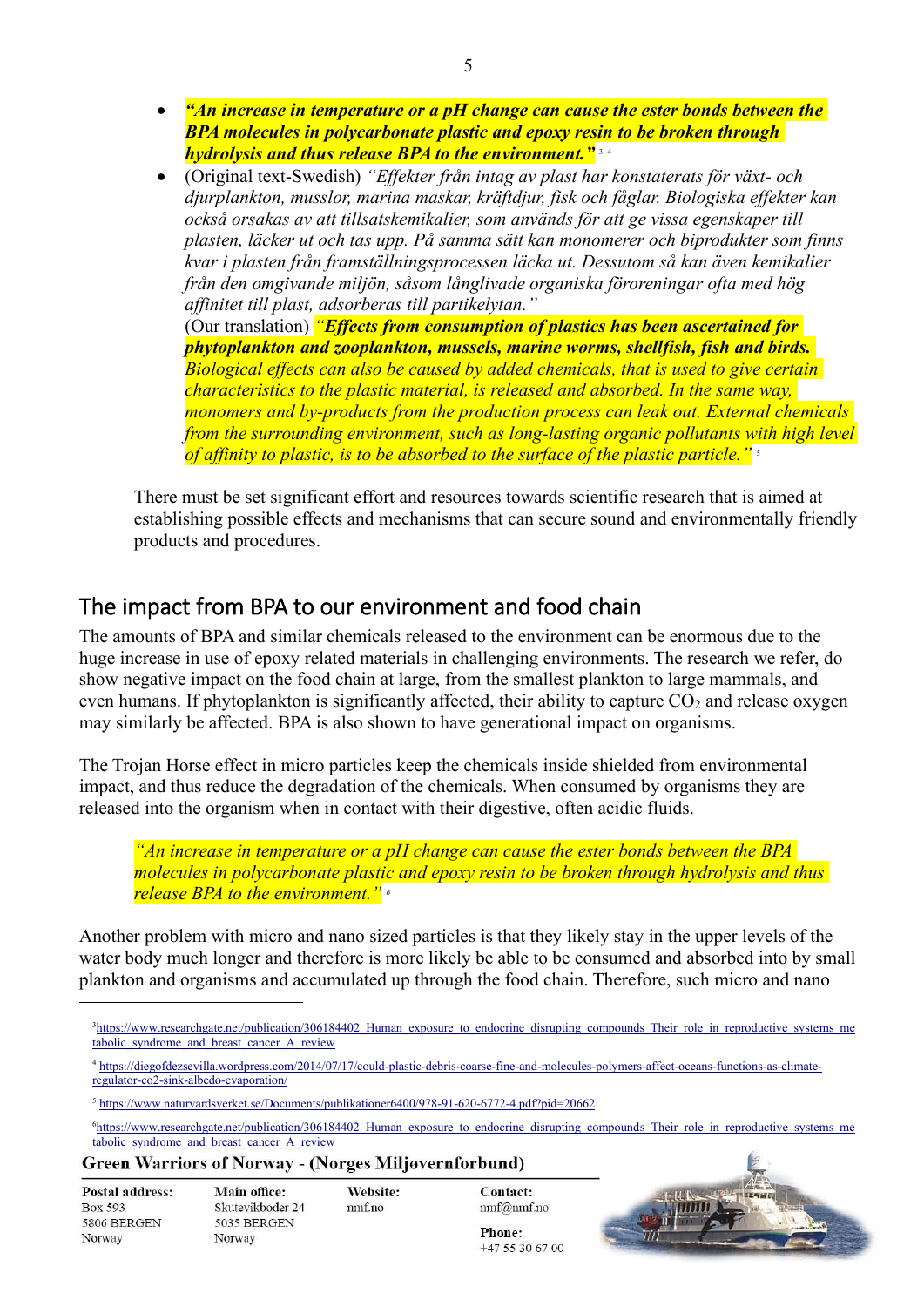sized particles do potentially represent a much more significant threat to the environment than each chemical in its pure form. The micro and nano sized particles in itself can be a serious health issue to the affected organisms, not to mention the added impact from contained chemicals. Brain damage and behavioral disorders in fish induced by plastic nanoparticles delivered through the food chain is recorded by scientists. <sup>7</sup>

The potential risks from BPA are not only connected to life and health only, but may also affect the planets potential to collect CO2 from the environment and also only its ability to produce oxygen through the mechanisms of phytoplankton.

*"Effects from consumption of plastics has been ascertained for phytoplankton and zooplankton, mussels, marine worms, shellfish, fish and birds. Biological effects can also be caused by added chemicals, that is used to give certain characteristics to the plastic material, is released and absorbed. In the same way, monomers and by-products from the production process can leak out. External chemicals from the surrounding environment, such as long-lasting organic pollutants with high level of affinity to plastic, is to be absorbed to the surface of the plastic particle." (original text in Swedish – our transl.)* <sup>8</sup>

Researchers has discovered plastic microparticles in the digestive system of deep sea schrimp as far down as 11 km below the surface in and around the Pacific. Over 72% of the schrimp collected had one or more plastic microparticles in their body. Micro and nano sized plastic particles can now be found in every far away corner of our planet. <sup>9</sup>

*"Seafood is an important source of protein for populations around the world, and it may be time to implement the precautionary principle (Kriebel et al. 2001), based on the existing scientific evidence, and take steps in policy, industry, and society to minimize human exposures to foodborne MPs where possible». <sup>10</sup>* 

*"Upon uptake, micro- and nanoplastics can reach the brain, although there is limited information regarding the number of particles that reaches the brain and the potential neurotoxicity of these small plastic particles*"*. 11* 

*"Although the transport of hydrophobic contaminants by plastic debris is not relevant in terms of masses, under authors' point of view their capability to act as a Trojan Horse for these contaminants to living organisms cannot be underestimated*"*.* 

*"Hence, their toxicity may be caused by the plastic polymer itself, the additives that it contains, and/or by other chemicals associated to MPs that might be released to the aquatic media***"***.* 

Website:

nmf.no

**Green Warriors of Norway - (Norges Miljøvernforbund)** 

| <b>Postal address:</b> |
|------------------------|
| Box 593                |
| 5806 BERGEN            |
| Norway                 |

Contact: nmf@nmf.no Phone:

+47 55 30 67 00

<sup>&</sup>lt;sup>7</sup>https://www.researchgate.net/publication/319683370 Brain\_damage\_and\_behavioural\_disorders\_in\_fish\_induced\_by\_plastic\_nanoparticles\_delivered\_t hrough the food chain

<sup>8</sup> <https://www.naturvardsverket.se/Documents/publikationer6400/978-91-620-6772-4.pdf?pid=20662>

<sup>9</sup> <https://mikroplast.wordpress.com/2019/02/28/mikroplast-i-tarmen-pa-dypvannsreker/>

<sup>10</sup> <https://ehp.niehs.nih.gov/doi/10.1289/EHP7171>

<sup>&</sup>lt;sup>11</sup> [https://www.researchgate.net/publication/342019198\\_The\\_plastic\\_brain\\_Neurotoxicity\\_of\\_micro-\\_And\\_nanoplastics](https://www.researchgate.net/publication/342019198_The_plastic_brain_Neurotoxicity_of_micro-_And_nanoplastics)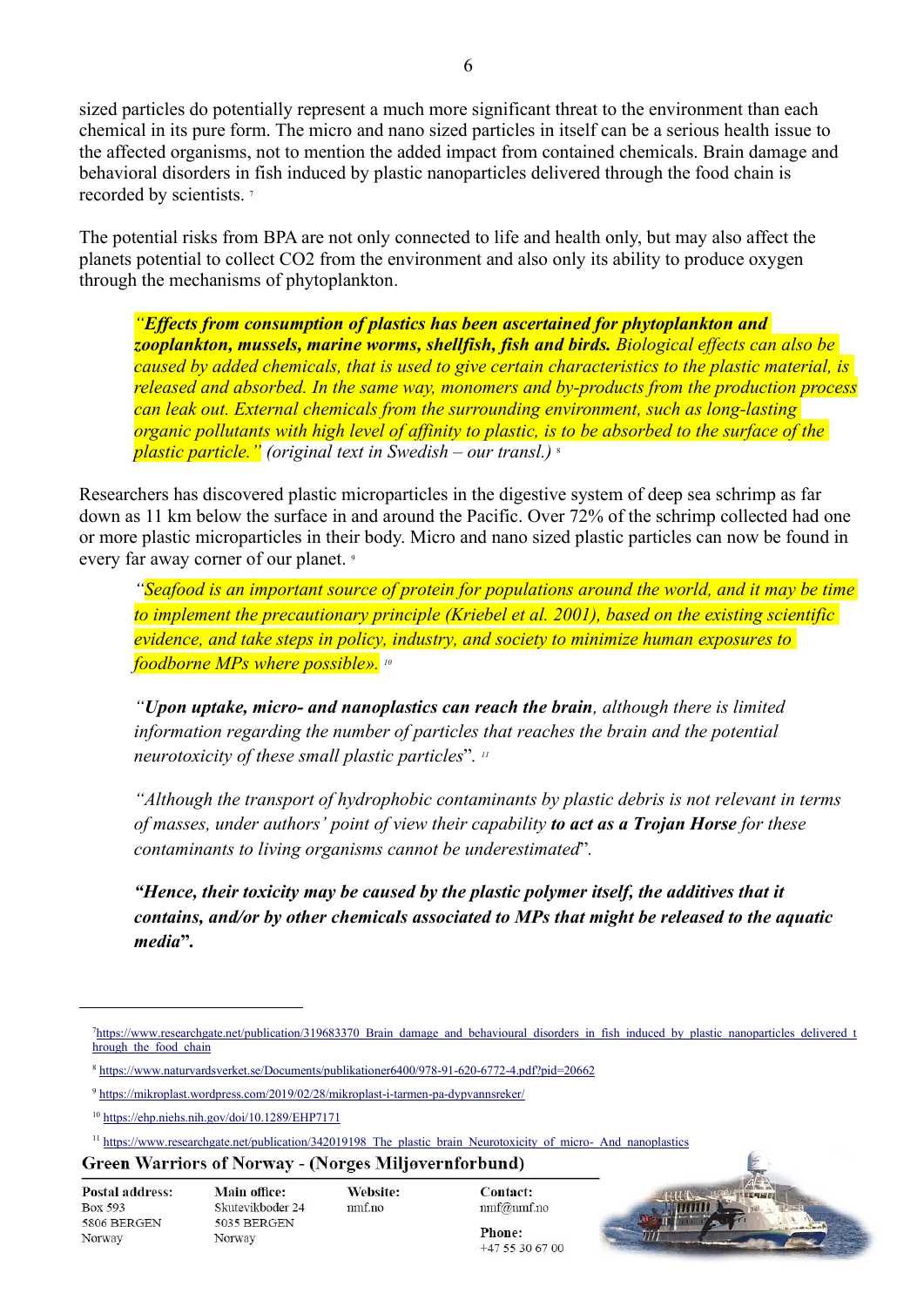*In fact, the highest contribution from beached plastics to seawater corresponded to the leaching of plastic additives (flame retardants and plasticizers) followed by PCPs, being also relevant that a significant proportion of less hydrophobic contaminants can be desorbed from plastics to seawater in the first 24 h.* 

*There are 7 mechanisms that affect the role of MPs as carriers of co- contaminants summarized by Koelmans et al. as follow:* 

- *1. absorption – ingestion-egestion of plastic, with chemical transferred from plastic to organism*
- *2. cleaning – ingestion-egestion of plastic, with an increase of chemical excreted from organism*
- *3. source – plastic acting as a source of co-contaminant in the environment*
- *4. sink – plastic accumulate co-contaminants from the seawater and organisms*
- *5. indirect source, dietary – desorption of chemical from plastic to natural food/prey followed by ingestion of prey*
- *6. dietary – uptake of chemical by ingestion of regular contaminated food (i.e., NPs), and*
- *7. dermal uptake of chemical from any medium other than plastic and natural prey. In addition to hydrophobic contaminants such as POPs, some authors investigated how MPs and plastic debris may also concentrate metals.*

*This is possible due to the oxidised form of the plastic surface that can carry functionalities that may bind metals. This last finding was unexpected, and it emphasizes the necessity to further investigate the behaviour of MPs in the environment with special attention to ageing MPs.* 

*MNPs due to their small size, similar to plankton, can be ingested by aquatic organisms, and therefore be introduced into marine food web. Setälä et al. observed that polystyrene (PS) microspheres can be transferred via planktonic organisms from one trophic level (mesozooplankton) to a higher one (macrozooplankton).* 

*The study also confirmed the ingestion of PS based MP by mysid shrimps, copepods, cladocerans, rotifers, polychaete larvae and ciliates although some of the species ejected the microspheres after 12 h of ingestion.* 

*MPs and NPs may also pose a risk to human health due to their potential accumulation in seafood reaching the consumers. For example, mussel Mytilus edulis have been reported as marine species able to ingest MPs.* 

|                        | <b>Green Warriors of Norway - (Norges Miljøvernforbund)</b> |           |                        |  |
|------------------------|-------------------------------------------------------------|-----------|------------------------|--|
| <b>Postal address:</b> | <b>Main office:</b>                                         | Website:  | <b>Contact:</b>        |  |
| Box 593<br>5806 BERGEN | Skutevikboder 24<br>5035 BERGEN                             | $nm$ f.no | nmf@nmf.no             |  |
| Norway                 | Norway                                                      |           | Phone:<br>$+475306700$ |  |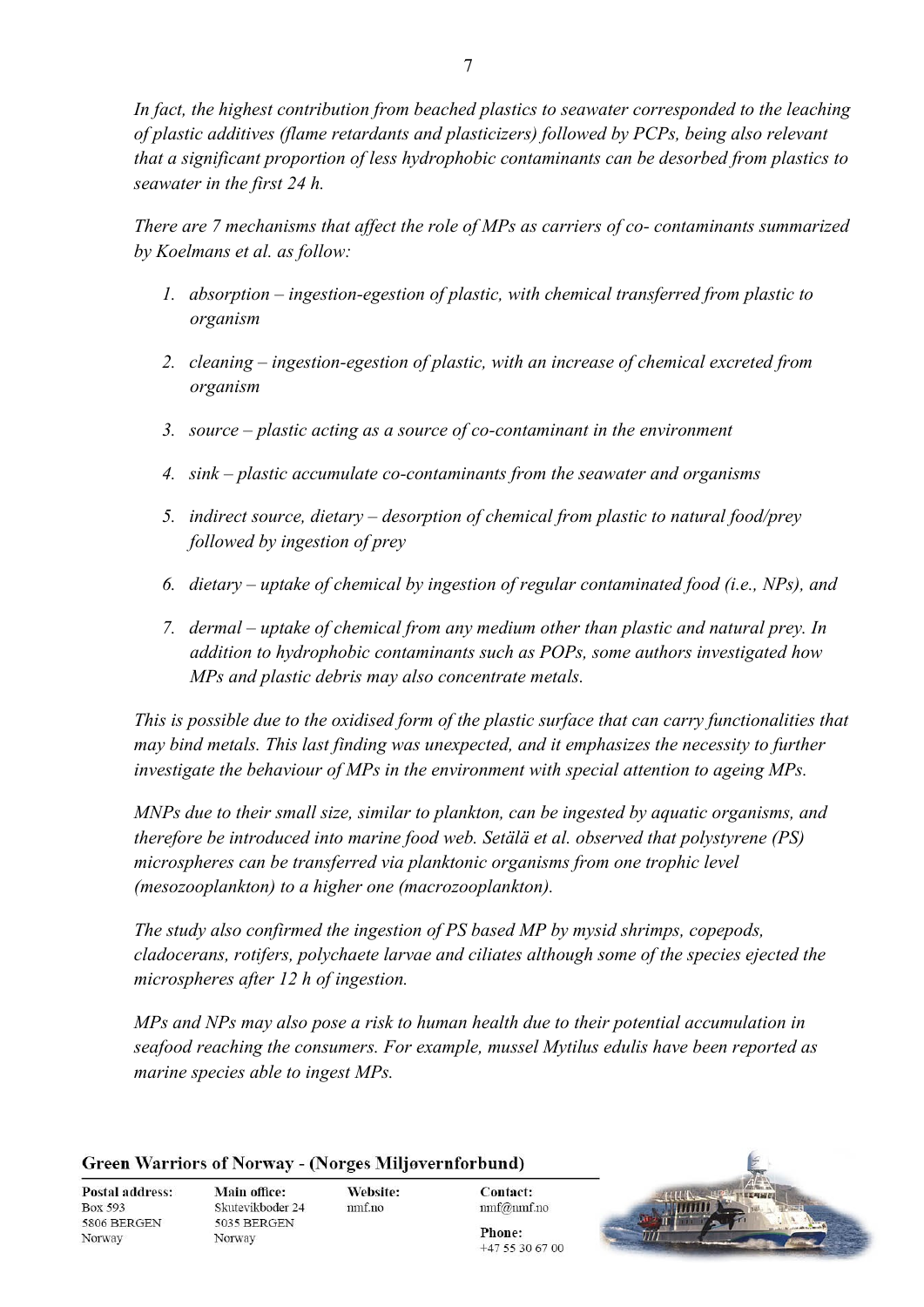*However, MPs and NPs can be retained in some organs, and they may be translocated in living tissues.* 

*Furthermore, evidence of physical size alteration of microplastics by a planktonic crustacean has been recently demonstrated. It is estimated that some of the plastics can reach concentration factors inside the organisms near to 1 million-fold increase". 12*

*«Action must be considered in order to reduce human exposure». <sup>13</sup>*

*"Furthermore, phthalates and bisphenols are not covalently bound to the polymeric structure, from which with time, or due to physical and/or chemical factors such as heat and acidity, can be gradually released into the external environment, contaminating water, soil and sediments, and later the rest of the agro-food chain.".* 14

BPA levels has been observed in urine samples from humans with extremely high frequency (up till 99%) (Ye et al. 2015) <sup>15</sup>, which indicate a which level of pollutants in the environment <sup>16</sup>. BPA has been found in most samples of blood, brest milk og amniotic (Vandenberg et al. , 2007) <sup>17</sup> . Even low levels of BPA seems to have a very negative effect on the health of humans.

*«It was concluded that low doses of BPA (1 and 10 nM) inhibit adiponectin secretion by human adipocytes cultures in vitro and stimulate the secretion of inflammatory adipokines such as interleukin-6 (IL-6) and tumor necrosis factor α suggesting its possible involvement in obesity, metabolic syndrome and insulin resistance (Hugo et al., 2008; Alonso-Magdalena et al., 2011)». 18*

#### **Green Warriors of Norway - (Norges Miljøvernforbund)**

**Postal address:** Box 593 5806 BERGEN Norway

Website:  $nmf.no$ 

**Contact:** nmf@nmf.no Phone:

 $+475306700$ 



 $12$ https://www.researchgate.net/publication/341349798 Microplastics in Mediterranean coastal area toxicity and impact for the environment and h uman health

<sup>13</sup> <https://ehp.niehs.nih.gov/doi/10.1289/EHP7171>

<sup>14</sup> <https://pubmed.ncbi.nlm.nih.gov/27504873/>

<sup>15</sup> <https://pubs.acs.org/doi/abs/10.1021/acs.est.5b02135>

<sup>16</sup><https://www.osti.gov/pages/biblio/1470902>

<sup>17</sup> <https://pubmed.ncbi.nlm.nih.gov/17825522/>

<sup>&</sup>lt;sup>18</sup>https://www.researchgate.net/publication/306184402 Human exposure to endocrine disrupting compounds Their role in reproductive systems m [etabolic\\_syndrome\\_and\\_breast\\_cancer\\_A\\_review](https://www.researchgate.net/publication/306184402_Human_exposure_to_endocrine_disrupting_compounds_Their_role_in_reproductive_systems_metabolic_syndrome_and_breast_cancer_A_review)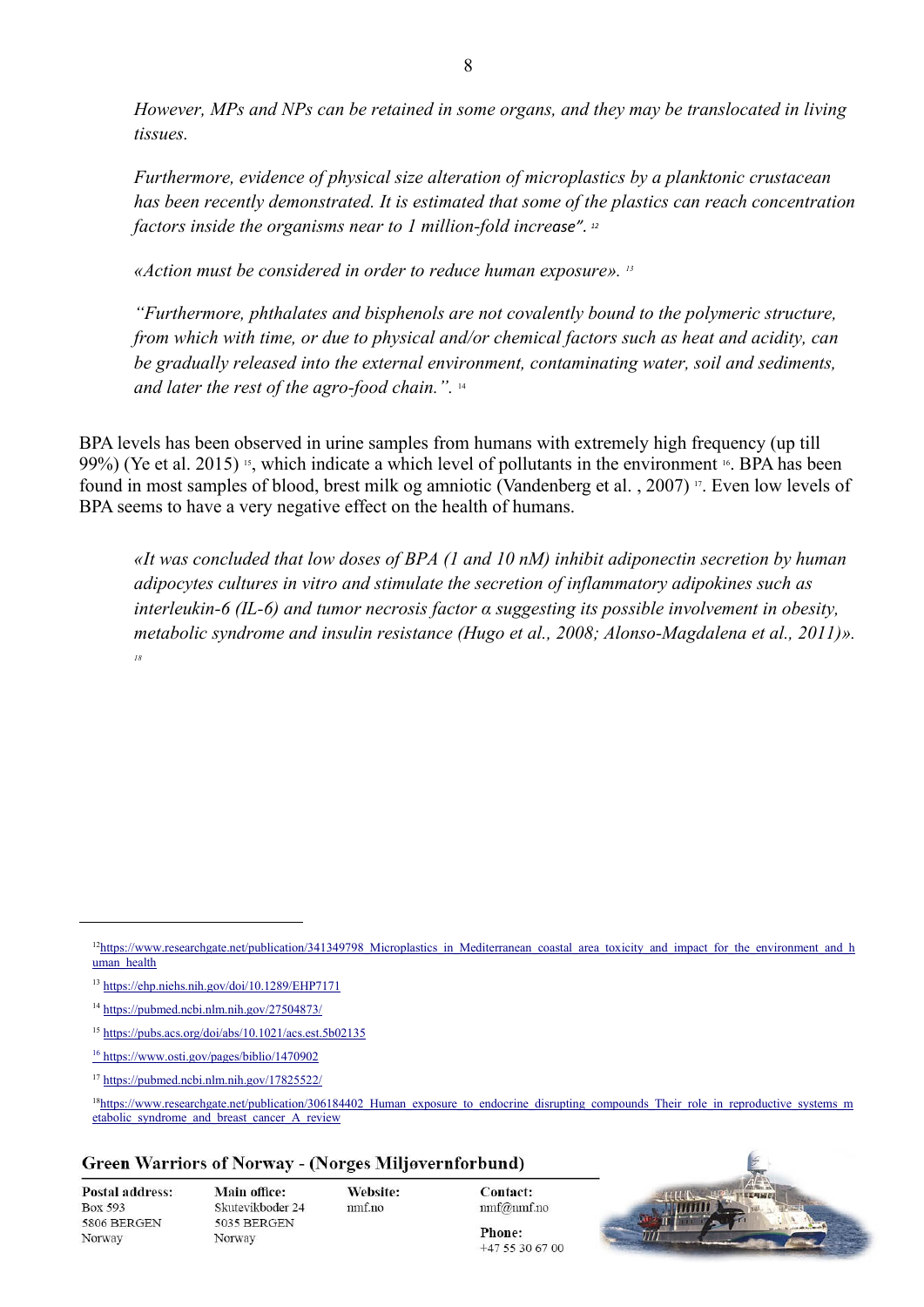# <span id="page-9-0"></span>The occurrence of BPA in different types of products

BPA is used in rubber, polycarbonates (PC), but make up between 40 to 60% of the content of epoxy resin before adding the 2-component hardener. Ready hardened epoxy contains between 30 to 40% Bisphenols. The most commonly used Bisphenol is Bisphenol A (BPA).

Regarding BPA polluting the environment, it seems like the research has been concentrated around polycarbonates (PC). It also seems that the available research also has been concentrated around BPA as a free chemical in already hardened plastics.

Scientific research on the effect that PC and BPA has on the environment, nature and climate has been and still is a vast field in both volume and complexity, that also span across several fields of theme and competence. To get the overview of all these effects and contexts is an almost impossible task. Maybe this complexity has been a cover for the industry to expand this much under this kind of cover.

**It is therefore of high importance to take the precautionary principle into all activities and regulations.** 

**Green Warriors of Norway - (Norges Miljøvernforbund)** 

**Postal address: Box 593** 5806 BERGEN Norway

Main office: Skutevikboder 24 5035 BERGEN Norway

Website: nmf.no

**Contact:** nmf@nmf.no

 $+475306700$ 

Phone: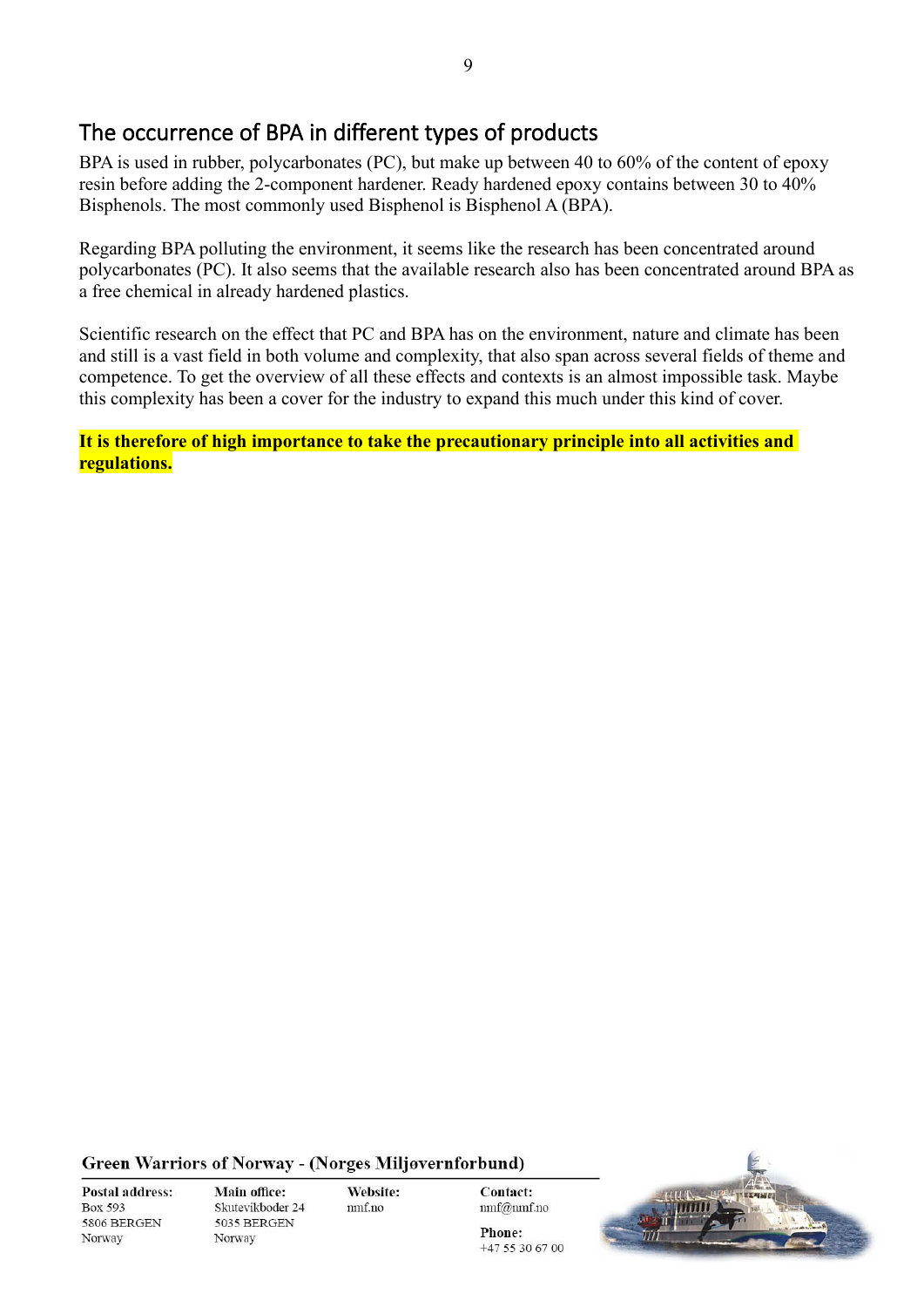## <span id="page-10-0"></span>The fact that BPA enter the food chain is relatively new knowledge

It's first in recent years, science and research has concluded that epoxy plastics ends up un the digestive system of marine and aquatic species like algae, schrimps, shellfish, molluscs, fisk, ampfibians, mammals, and also land based microbes, insects and animals. This causes BPA introduced into and accumulated up through the food chain through their digestive systems.

*"Recently, the environmental obesogen hypothesis, suggesting that environmental chemicals contribute to development of metabolic disorders in humans, including obesity, insulin resistance, type 2 diabetes, hepatic injury, dyslipidemia and cardiovascular diseases, is gaining weight* 

In this context, the implementation of greater restrictions on the use of these substances in the *products of daily use and the conduction of future studies to (i) identify other substances with potentially similar effects on animals and human health and (ii) investigate the mechanisms behind should be given particular consideration". 19* 

Even if the inflicted harm from BPA is well documented, it seems that we still do not have the full knowledge of the total impact on health and the environment. 20

In all cases, it seems like epoxy plastics and compounds might act as a Trojan Horse of significant dimensions in the environment with its harmful load. This might impose severe implications for all nature, environment, climate and all earthly life itself.

In the following list we have included some of the references relevant to the subject at hand. This is only a partial list as there is much more research to be found on the various subjects within the scientific system of publications.

<sup>19</sup> <https://pubmed.ncbi.nlm.nih.gov/27504873/>

**Green Warriors of Norway - (Norges Miljøvernforbund)** 

| <b>Postal address:</b> |
|------------------------|
| Box 593                |
| 5806 BERGEN            |
| Norway                 |

Main office: Skutevikboder 24 5035 BERGEN Norway

Website:  $nmf.no$ 



<sup>&</sup>lt;sup>20</sup>[https://www.researchgate.net/publication/306184402\\_Human\\_exposure\\_to\\_endocrine\\_disrupting\\_compounds\\_Their\\_role\\_in\\_reproductive\\_systems\\_m](https://www.researchgate.net/publication/306184402_Human_exposure_to_endocrine_disrupting_compounds_Their_role_in_reproductive_systems_metabolic_syndrome_and_breast_cancer_A_review) [etabolic\\_syndrome\\_and\\_breast\\_cancer\\_A\\_review](https://www.researchgate.net/publication/306184402_Human_exposure_to_endocrine_disrupting_compounds_Their_role_in_reproductive_systems_metabolic_syndrome_and_breast_cancer_A_review)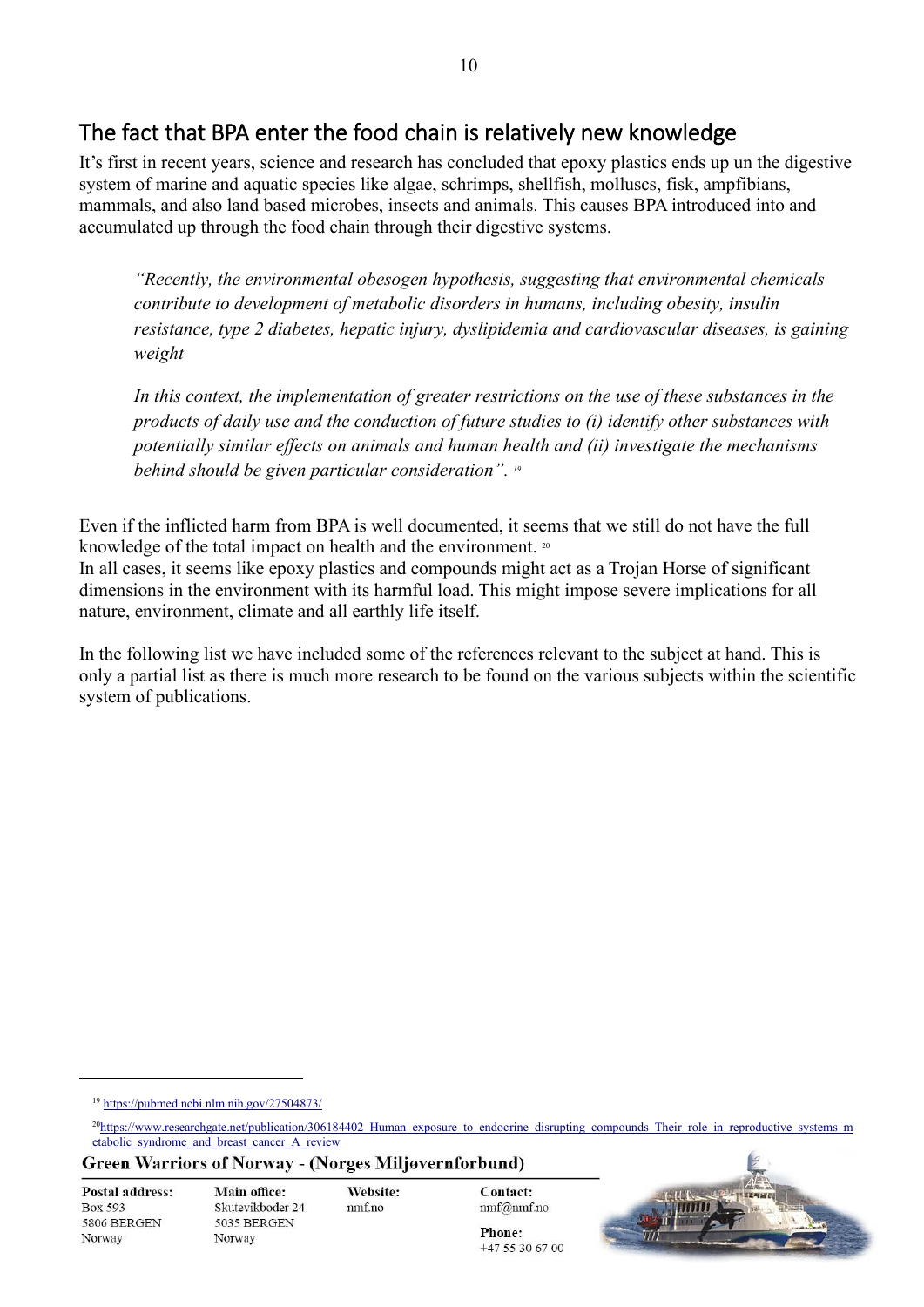## <span id="page-11-0"></span>We know that:

- 1. **A long range of epoxy related products is exposed to erosion which release micro and nano particles from epoxyplastics into the environment.** The most significant sources stem from the auto industry, shipping and boat industry and from the wind power industry.  $21 \times 22 \times 34$
- 2. **We do not have a thorough collected overview on the total amount of epoxy related micro and nano sized particles** released into the environment within Europe, but we can clearly estimate the amount to be in the several hundred tons range, as it **is estimated from car lacquer/coating at 225 tons in 2013.** <sup>25</sup>
- 3. **Car tires and polycarbonates (PC) do also contain BPA** <sup>26</sup> <sup>27</sup> . There is significant amounts of micro and nano sized particles released into the environment.
- 4. **The production of wind turbine wings are among those with the highest consumption of epoxy plastics.** In 2013, 27% (69 000 tons) of all epoxy resin went to this production, and the production and use within this segment has undergone a significant increase since then. It's further estimated that a significant increase also will come in the coming years. 28
- 5. **Yearly global production of BPA is more than 10 million tonnes, and a significant increase is expected in the coming years.** <sup>29</sup>
- 6. **Our water sources, waterways and oceans are all contaminated with high levels of BPA** and related chemicals and micro and nano sized particles of epoxyplastics. <sup>30</sup> <sup>31</sup>
- 7. **Epoxyplastics are made with Bisphenols, mainly with BPA, which make up approximately between 30-40 % of the total product by weight.** <sup>32</sup> <sup>33</sup>

Website:

 $nmf.no$ 

<sup>&</sup>lt;sup>31</sup> [https://www.researchgate.net/publication/330151272\\_Temporal\\_and\\_Spatial\\_Distributions\\_of\\_Bisphenol\\_A\\_in\\_Marine\\_and\\_Freshwaters\\_in\\_Turkey](https://www.researchgate.net/publication/330151272_Temporal_and_Spatial_Distributions_of_Bisphenol_A_in_Marine_and_Freshwaters_in_Turkey) **Green Warriors of Norway - (Norges Miljøvernforbund)** 

| <b>Postal address:</b> |
|------------------------|
| Box 593                |
| 5806 BERGEN            |
| Norway                 |



<sup>21</sup> <https://www.sciencedaily.com/releases/2010/03/100323184607.htm>

<sup>&</sup>lt;sup>22</sup> [https://www.researchgate.net/publication/330151272\\_Temporal\\_and\\_Spatial\\_Distributions\\_of\\_Bisphenol\\_A\\_in\\_Marine\\_and\\_Freshwaters\\_in\\_Turkey](https://www.researchgate.net/publication/330151272_Temporal_and_Spatial_Distributions_of_Bisphenol_A_in_Marine_and_Freshwaters_in_Turkey)

<sup>&</sup>lt;sup>23</sup>https://www.researchgate.net/publication/319683370 Brain\_damage\_and\_behavioural\_disorders\_in\_fish\_induced\_by\_plastic\_nanoparticles\_delivered through the food chain

<sup>&</sup>lt;sup>24</sup>[https://www.researchgate.net/publication/343209522\\_Leading\\_edge\\_erosion\\_of\\_wind\\_turbines\\_Effect\\_of\\_solid\\_airborne\\_particles\\_and\\_rain\\_on\\_oper](https://www.researchgate.net/publication/343209522_Leading_edge_erosion_of_wind_turbines_Effect_of_solid_airborne_particles_and_rain_on_operational_wind_farms) [ational\\_wind\\_farms](https://www.researchgate.net/publication/343209522_Leading_edge_erosion_of_wind_turbines_Effect_of_solid_airborne_particles_and_rain_on_operational_wind_farms)

<sup>&</sup>lt;sup>25</sup> [https://epoxy-europe.eu/wp-content/uploads/2015/07/epoxy\\_erc\\_bpa\\_whitepapers\\_automotive-2.pdf](https://epoxy-europe.eu/wp-content/uploads/2015/07/epoxy_erc_bpa_whitepapers_automotive-2.pdf)

<sup>&</sup>lt;sup>26</sup>[https://www.researchgate.net/publication/343184657\\_Car\\_Tire\\_Crumb\\_Rubber\\_Does\\_Leaching\\_Produce\\_a\\_Toxic\\_Chemical\\_Cocktail\\_in\\_Coastal\\_M](https://www.researchgate.net/publication/343184657_Car_Tire_Crumb_Rubber_Does_Leaching_Produce_a_Toxic_Chemical_Cocktail_in_Coastal_Marine_Systems) [arine\\_Systems](https://www.researchgate.net/publication/343184657_Car_Tire_Crumb_Rubber_Does_Leaching_Produce_a_Toxic_Chemical_Cocktail_in_Coastal_Marine_Systems)

<sup>27</sup> [https://en.wikipedia.org/wiki/Bisphenol\\_A](https://en.wikipedia.org/wiki/Bisphenol_A)

<sup>&</sup>lt;sup>28</sup> [https://epoxy-europe.eu/wp-content/uploads/2018/11/Epoxy\\_Socioeconomic\\_Study\\_Main\\_Findings\\_August-2017.pdf](https://epoxy-europe.eu/wp-content/uploads/2018/11/Epoxy_Socioeconomic_Study_Main_Findings_August-2017.pdf)

 $^{29}$ https://www.researchgate.net/publication/306184402 Human exposure to endocrine disrupting compounds Their role in reproductive systems m etabolic syndrome and breast cancer A review

<sup>30</sup> <https://www.miljodirektoratet.no/globalassets/publikasjoner/M176/M176.pdf>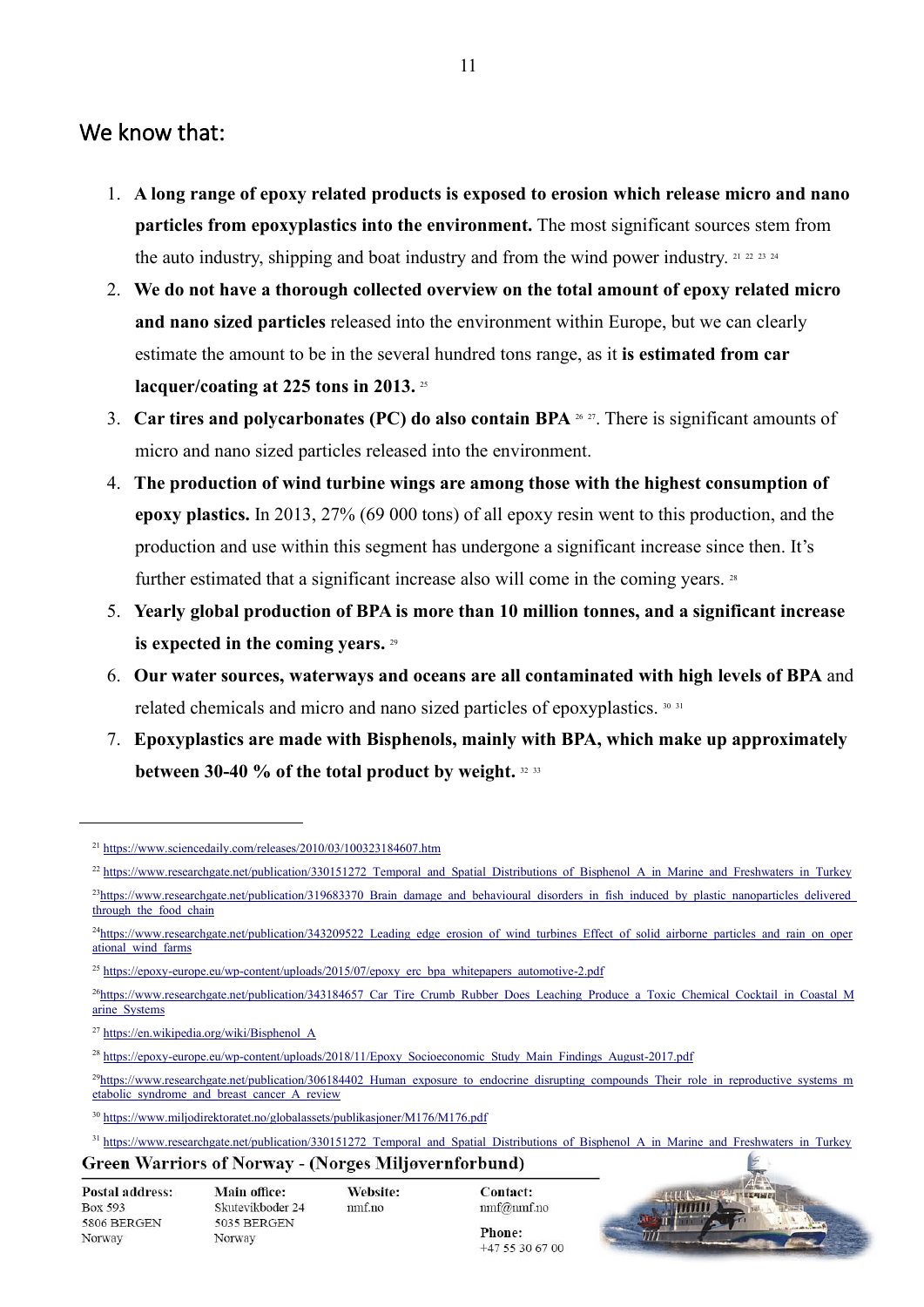- 8. **BPA and similar chemicals are very harmful for all life**, including algae, fish, invertebrates and vertebrates when introduced through their digestive systems. It is considered carcinogenic, reduces the reproductive abilities, reduces weight, may cause brain damage, cause metabolic syndrome, cause insuline resistance and more. 34 35 36 37 38 39
- 9. **Nanoplastics can penetrate the blood-brain barrier** in fish and cause altered behavior. <sup>40</sup>
- 10. **Most of the chemicals in the Bisphenol group are hazardous and have different impacts on the environment, food chain and health** <sup>41</sup> <sup>42</sup>
- 11. **BPA and epoxyplastics (nano- and micro sized particles) are accumulated up through the food chain**, from phytoplankton and zooplankton and up to large fish, mammals and humans. <sup>43</sup>
- 12. **Epoxyplastics will release its harmful chemical componds when introduced to the digestive system of marine- and landbased species in all levels through the food chain.** This is the main cause why micro and nano sized particles can be of more environmental harm than the same chemicals in its pure form.  $44$
- 13. **Epoxy is broken down through hydrolysis ie in an environment that is acidic, wet and hot such as in the gastrointestinal tract of mammals.** *"An increase in temperature or a pH change can cause the ester bonds between the BPA molecules in polycarbonate plastic and epoxy resin to be broken through hydrolysis and thus release BPA to the environment".* <sup>45</sup> <sup>46</sup>

<sup>32</sup> [https://epoxy-europe.eu/wp-content/uploads/2015/07/epoxy\\_erc\\_bpa\\_whitepapers\\_automotive-2.pdf](https://epoxy-europe.eu/wp-content/uploads/2015/07/epoxy_erc_bpa_whitepapers_automotive-2.pdf)

#### **Green Warriors of Norway - (Norges Miljøvernforbund)**

| Postal address: |
|-----------------|
| Box 593         |
| 5806 BERGEN     |
| Norway          |

 $+475306700$ 



<sup>&</sup>lt;sup>33</sup> [https://www.epoxy-europe.eu/wp-content/uploads/2015/07/epoxy\\_erc\\_bpa\\_whitepapers\\_wind-energy-2.pdf](https://www.epoxy-europe.eu/wp-content/uploads/2015/07/epoxy_erc_bpa_whitepapers_wind-energy-2.pdf)

<sup>&</sup>lt;sup>34</sup> [https://www.researchgate.net/publication/320630432\\_Bisphenol\\_A\\_in\\_eggs\\_causes\\_development](https://www.researchgate.net/publication/320630432_Bisphenol_A_in_eggs_causes_development-specific_liver_molecular_reprogramming_in_two_generations_of_rainbow_trout/fulltext/59f37f8ca6fdcc075ec349ab/Bisphenol-A-in-eggs-causes-development-specific-liver-molecular-reprogramming-in-two-generations-of-rainbow-trout.pdf?origin=publication_detail)specific liver molecular reprogramming in two generations of rainbow trout/fulltext/59f37f8ca6fdcc075ec349ab/Bisphenol-A-in-eggs-causes[development-specific-liver-molecular-reprogramming-in-two-generations-of-rainbow-trout.pdf?origin=publication\\_detail](https://www.researchgate.net/publication/320630432_Bisphenol_A_in_eggs_causes_development-specific_liver_molecular_reprogramming_in_two_generations_of_rainbow_trout/fulltext/59f37f8ca6fdcc075ec349ab/Bisphenol-A-in-eggs-causes-development-specific-liver-molecular-reprogramming-in-two-generations-of-rainbow-trout.pdf?origin=publication_detail)

<sup>35</sup> <https://forskning.no/kjemi-miljogifter-hjernen/bisfenol-a-kan-skade-nyfodte-hjerner/743277>

<sup>36</sup> <https://www.sciencedirect.com/science/article/abs/pii/S0300483X11003453>

 $37$ https://www.researchgate.net/publication/319683370 Brain\_damage\_and\_behavioural\_disorders\_in\_fish\_induced\_by\_plastic\_nanoparticles\_delivered through the food chain

<sup>38</sup> <https://www.sciencedaily.com/releases/2010/03/100323184607.htm>

<sup>&</sup>lt;sup>39</sup>https://www.researchgate.net/publication/306184402 Human exposure to endocrine disrupting compounds Their role in reproductive systems m [etabolic\\_syndrome\\_and\\_breast\\_cancer\\_A\\_review](https://www.researchgate.net/publication/306184402_Human_exposure_to_endocrine_disrupting_compounds_Their_role_in_reproductive_systems_metabolic_syndrome_and_breast_cancer_A_review)

<sup>&</sup>lt;sup>40</sup>https://www.researchgate.net/publication/319683370 Brain\_damage\_and\_behavioural\_disorders\_in\_fish\_induced\_by\_plastic\_nanoparticles\_delivered\_ through the food chain

<sup>41</sup> <https://www.miljodirektoratet.no/globalassets/publikasjoner/M176/M176.pdf>

<sup>&</sup>lt;sup>42</sup>https://www.researchgate.net/publication/343184657 Car Tire Crumb Rubber Does Leaching Produce a Toxic Chemical Cocktail in Coastal M [arine\\_Systems](https://www.researchgate.net/publication/343184657_Car_Tire_Crumb_Rubber_Does_Leaching_Produce_a_Toxic_Chemical_Cocktail_in_Coastal_Marine_Systems)

<sup>43</sup> <https://www.naturvardsverket.se/Documents/publikationer6400/978-91-620-6772-4.pdf?pid=20662>

<sup>44</sup>https://www.researchgate.net/publication/319683370 Brain\_damage\_and\_behavioural\_disorders\_in\_fish\_induced\_by\_plastic\_nanoparticles\_delivered through the food chain

<sup>45</sup> <https://bora.uib.no/bora-xmlui/handle/1956/21135>

<sup>&</sup>lt;sup>46</sup>[https://www.researchgate.net/publication/306184402\\_Human\\_exposure\\_to\\_endocrine\\_disrupting\\_compounds\\_Their\\_role\\_in\\_reproductive\\_systems\\_m](https://www.researchgate.net/publication/306184402_Human_exposure_to_endocrine_disrupting_compounds_Their_role_in_reproductive_systems_metabolic_syndrome_and_breast_cancer_A_review) [etabolic\\_syndrome\\_and\\_breast\\_cancer\\_A\\_review](https://www.researchgate.net/publication/306184402_Human_exposure_to_endocrine_disrupting_compounds_Their_role_in_reproductive_systems_metabolic_syndrome_and_breast_cancer_A_review)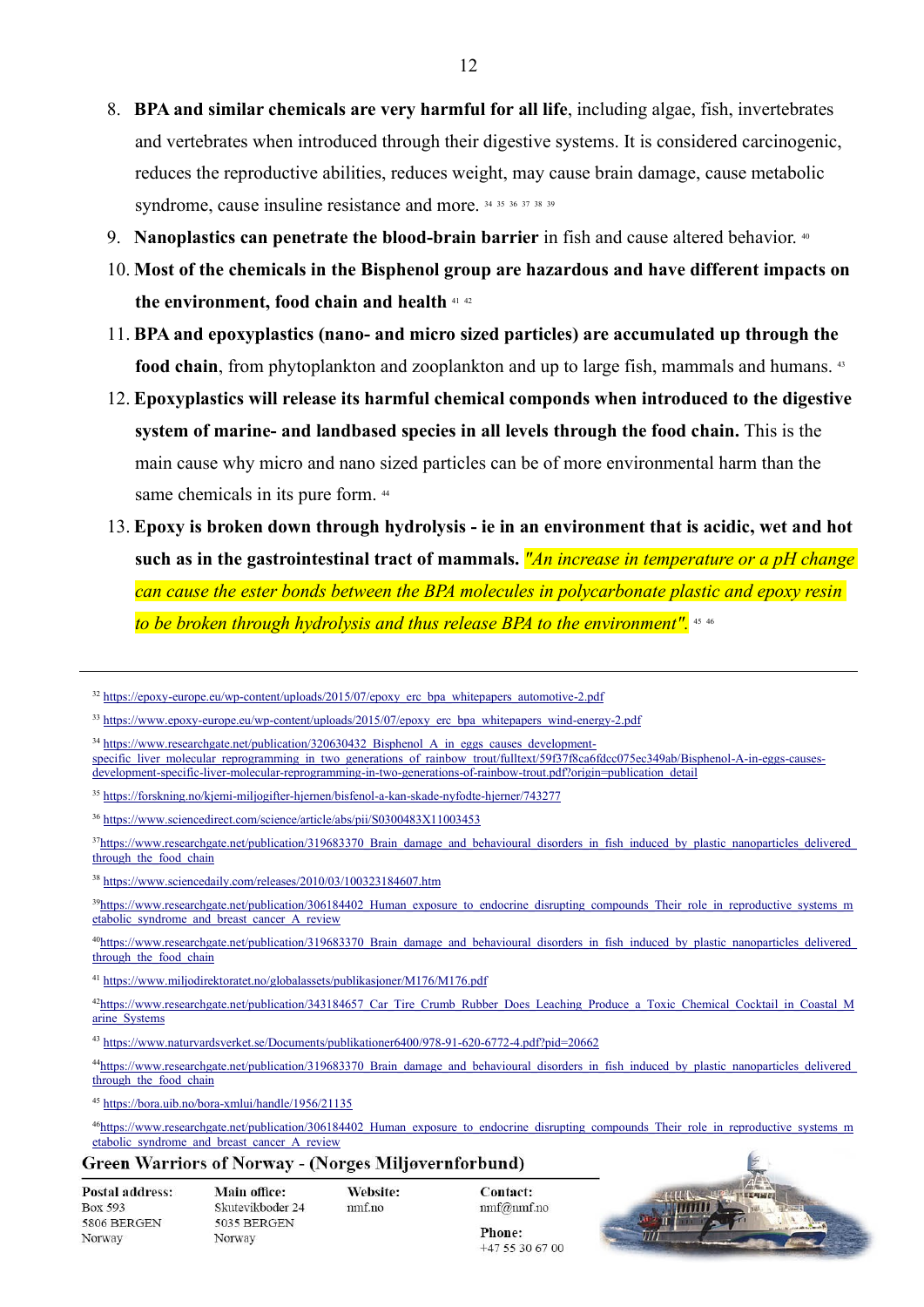- 14. **The degradation period of epoxy and epoxy related materials in nature can be very long**, if we disregard the time its reacting to the chemicals in the digestive systems in organisms. This is of significant concern, as it is both accumulated into the environment and its chemical package is accumulated up through the food chain. <sup>47</sup> <sup>48</sup>
- 15. **UV-based filtrations systems doesn't degrade epoxyplastics**, and thus, BPA contained inside particles of epoxy will likely remain undamaged throughout the filtration process in facilities for purification- and drinking water.
- 16. **When the 2-component process is finished, not all the initial BPA is hardened** and will remain inside the material in its pure form. This might be small amounts but it is still a major concern due to the Trojan Horse Principle mentioned above.
- 17. **BPA has a relative long degradation period in water**, especially in salty sea water at temperatures sub 25 degrees Celsius. This is a significant concern given that the northern parts of Europe and Scandinavia has even lower temperatures than that, especially during the autumn and winter season. In an arctic and sub arctic climate very low temperatures will be present most of the year, which may give a more severe negative impact on the environment than in more tempered parts of Europe. <sup>49</sup>
- 18. **It may also be of concern that micro and nano sized particles from all corners of the earth may find its way to the same areas, so it is also important that countries and regions outside Europe implement stricter regulations as well.** <sup>50</sup>

#### **Green Warriors of Norway - (Norges Miljøvernforbund)**

**Postal address:** Box 593 5806 BERGEN Norway

Website:  $nmf.no$ 



<sup>47</sup> <https://www.sciencedaily.com/releases/2010/03/100323184607.htm>

<sup>48</sup> [https://diegofdezsevilla.wordpress.com/2014/07/17/could-plastic-debris-coarse-fine-and-molecules-polymers-affect-oceans-functions-as-climate](https://diegofdezsevilla.wordpress.com/2014/07/17/could-plastic-debris-coarse-fine-and-molecules-polymers-affect-oceans-functions-as-climate-regulator-co2-sink-albedo-evaporation/)[regulator-co2-sink-albedo-evaporation/](https://diegofdezsevilla.wordpress.com/2014/07/17/could-plastic-debris-coarse-fine-and-molecules-polymers-affect-oceans-functions-as-climate-regulator-co2-sink-albedo-evaporation/)

<sup>&</sup>lt;sup>49</sup> https://www.researchgate.net/publication/334505340 Degradation of Bisphenol A\_in\_Natural\_and\_Artificial\_Marine\_and\_Freshwaters\_in\_Turkey

<sup>50</sup> <https://pubs.acs.org/doi/10.1021/acs.est.7b03889>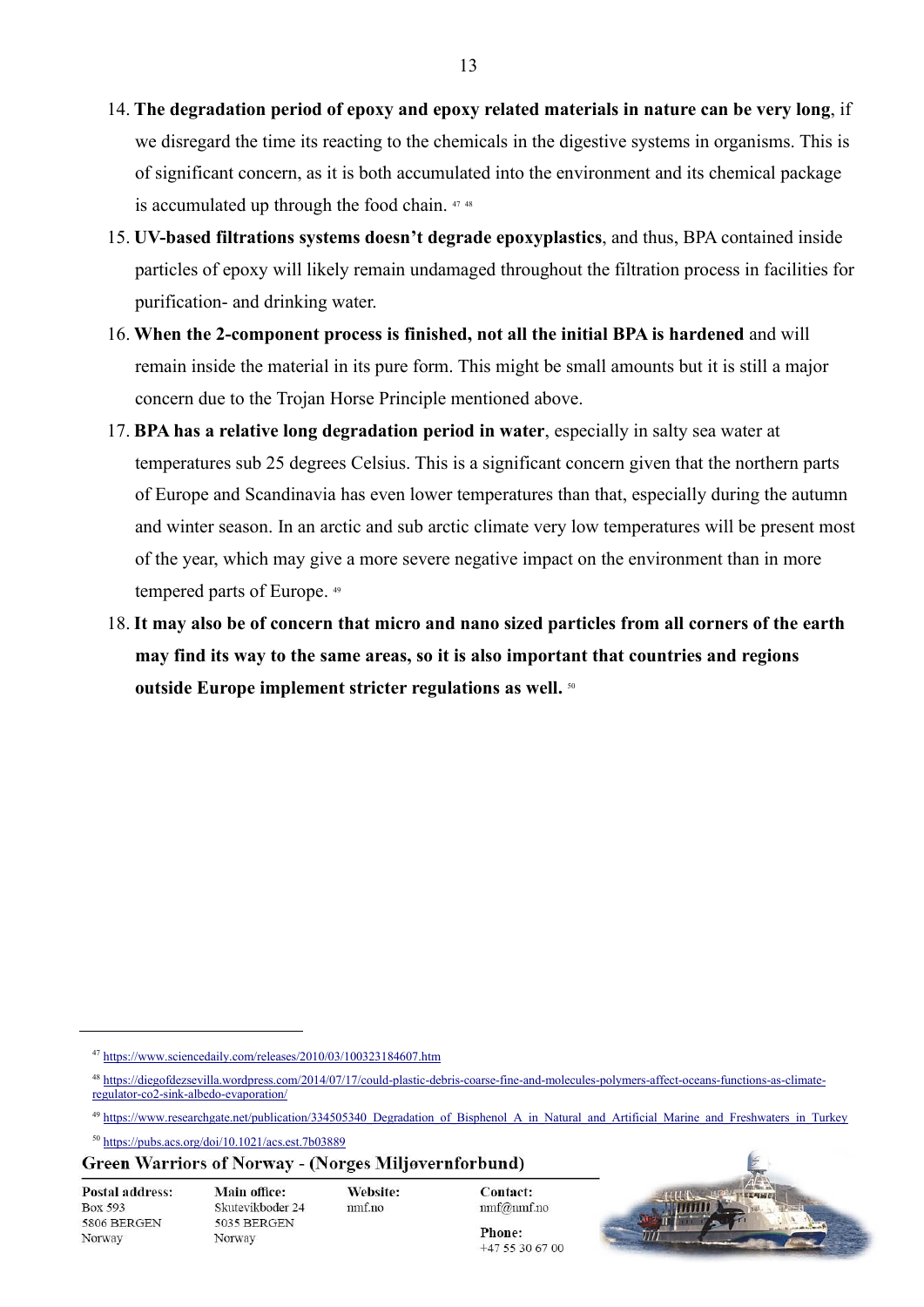**Little seems to have been done on research on the combined context between the release of micro and nano sized particles of epoxyplastics to the environment and the total effects this has on the environment, food chain and on human health. Much of the research seems to be focused on either the chemical in its pure form itself, or on the particles separately. We need therefore to address more of the scientific research on the combined effects and on the effects caused by the Trojan Horse Principle.** 

## <span id="page-14-0"></span>Can micro sized plastics and BPA affect the climate?

How much of the illness and extermination within the plantbased and animan kingdom is caused by the release of micro and nano sized particles of epoxy plastics containing BPA and other harmful chemicals?

*"So, could plastic polymers interfere with the biota involved in fixing CO2 in our oceans? And if so, what kind of impact could we expect from a disturbance in the correct performance of this biota?"*

*"Even though I have not found any research aiming to look at the effect of polymers over the oceanic biota responsible of fixing CO2 and the consequent impact in the environment, there are studies showing the connections between the aquatic chemistry of seas and the biota such as temperature and acidification, which give us an idea about the impact we can expect if polymers affect Carbonate fixing biota."*

*"Lead researcher Dr Thomas Mock points out that Phytoplankton, including micro-algae, are responsible for half of the carbon dioxide that is naturally removed from the atmosphere. As well as being vital to climate control, it also creates enough oxygen for every other breath we take, and forms the base of the food chain for fisheries so it is incredibly important for food security."* 51

What if those micro and nanosized particles from epoxyplastics do hurt plancton and microbes on such a scale that it impacts the very ability of the phytoplankton to capture  $CO<sub>2</sub>$  and produce oxygen? The same question can also be asked regarding earthbased microbest hat is essential for the quality of the very soil the plants is reliant on to grow and capture carbon from the atmosphere? Less natural oxygen production and carbon capture will impact us all? <sup>52</sup>

**Green Warriors of Norway - (Norges Miljøvernforbund)** 

Postal address: Box 593 5806 BERGEN Norway

Website: nmf.no



<sup>&</sup>lt;sup>51</sup> [https://diegofdezsevilla.wordpress.com/2014/07/17/could-plastic-debris-coarse-fine-and-molecules-polymers-affect-oceans-functions-as-climate](https://diegofdezsevilla.wordpress.com/2014/07/17/could-plastic-debris-coarse-fine-and-molecules-polymers-affect-oceans-functions-as-climate-regulator-co2-sink-albedo-evaporation/)[regulator-co2-sink-albedo-evaporation/](https://diegofdezsevilla.wordpress.com/2014/07/17/could-plastic-debris-coarse-fine-and-molecules-polymers-affect-oceans-functions-as-climate-regulator-co2-sink-albedo-evaporation/)

<sup>52</sup> [https://diegofdezsevilla.wordpress.com/2014/07/17/could-plastic-debris-coarse-fine-and-molecules-polymers-affect-oceans-functions-as-climate](https://diegofdezsevilla.wordpress.com/2014/07/17/could-plastic-debris-coarse-fine-and-molecules-polymers-affect-oceans-functions-as-climate-regulator-co2-sink-albedo-evaporation/)[regulator-co2-sink-albedo-evaporation/](https://diegofdezsevilla.wordpress.com/2014/07/17/could-plastic-debris-coarse-fine-and-molecules-polymers-affect-oceans-functions-as-climate-regulator-co2-sink-albedo-evaporation/)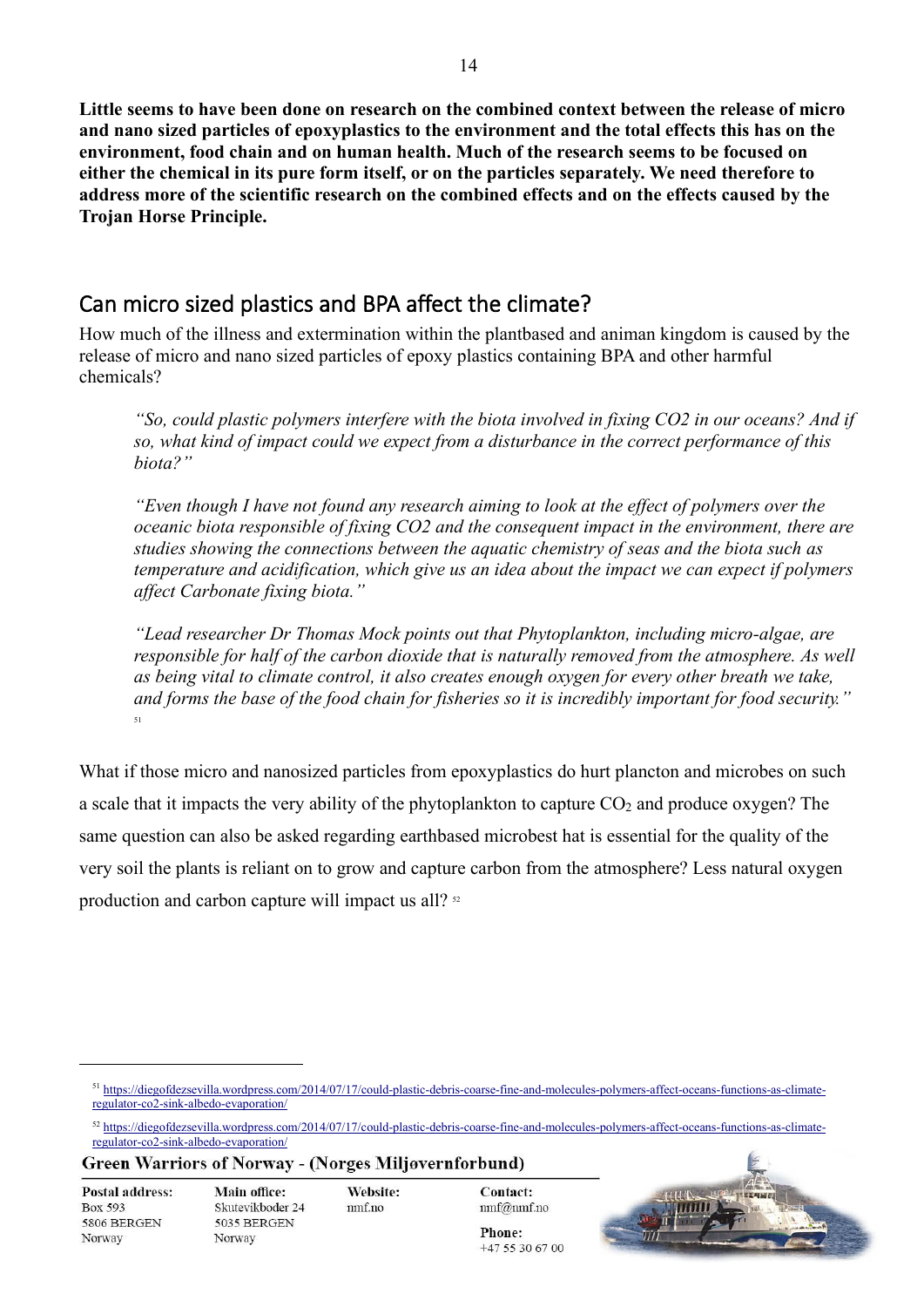# <span id="page-15-0"></span>Coastal and offshore based wind power may be a significant contributor of micro and nano sized particles to the environment through leading edge erosion (LEE)

The problem with the spread of toxic compounds through micro/nanoparticles from offshore wind farms is a far more significant risk in arctic and sub-arctic areas than what we experience further south in the North-Sea basin. The reason being due to a much harsher and more unstable weather conditions combined with lower temperatures and much more sub-zero conditions throughout the year. Another factor that significantly contributes to this in a more negative way is the fact that it is expected that more of the sites of offshore wind farms will be in deep waters. All these factors will contribute severely to a negative direction regarding Wind turbine blade leading edge erosion (LEE), where distance, availability and complexity of maintenance operations will unquestionably lead to longer maintenance cycles and more toxic LEE to the environment.

Even in the shallow waters in the southern parts of the North-Sea basin, the maintenance and replacing eroded and damaged wind turbine blades is an overly complex and costly operation that demands rigorous planning. There they mostly use special vessels mounted on the seabed which allow them to operate in a much wider range of weather conditions than what can be possible in deep water areas. Here we must expect the maintenance vessel and operation to be far more dependent on a narrow set of weather conditions to be present for a maintenance operation. It is therefore highly likely that offshore wind farms in the northern parts of the North Sea and further north through Sub-Arctic and Arctic parts of the ocean will have much longer intervals between maintenance, which again will lead to an exponential increase in the amounts of micro/nano-sized particles containing Bisphenol types of toxic chemicals to the environment and ecosystems.

In the northern parts outside coastal Norway there is also an added risk due to the very unpredictable Arctic low-pressure weather systems that are so difficult predict and that can arise to violent winds in a short timeframe.

A turbine blade in normal operation on land can reach speeds of 300 km/h and more. With offshore wind turbines it is estimated bigger and higher-powered wind generators and longer wind turbine blades than we have on land. Therefore, wind turbine blades will much likely operate at speeds exceeding 300 km/h more of the time. This will significantly also increase LEE from impact against airborne particles from salt, rain, and hail. More sub-zero temperature days will enhance the level of erosion even further. Another factor of concern is that there is no way to have an independent or timely independent monitoring of LEE in an offshore environment, and all monitoring must therefore rely totally upon the same companies that is economically invested in the project. This is also due to the availability of the construction itself which is out of reach from all outside monitoring. This raises a significant concern for the uncontrollable release of significant amounts of toxic micro- and nanosized particles to the environment and to the fragile marine ecosystems.

A further concern is that the amount of erosion from the wind turbine blades is exponential as a partially eroded blade release more particles than a new blade. We have also seen that large parts of the coating breaks up and fall off. Deep water wind farms will due to availability, complexity and cost of maintenance operations most likely have far longer periods between when turbine blades is replaced as there for each operator is to base upon purely economic considerations rather than environmental. This is also a very significant concern that should impact the idea and implementation of offshore wind farms in general and deep-sea wind farms especially as they will be a significant contributor of toxic micro-

#### **Green Warriors of Norway - (Norges Miljøvernforbund)**

Website:

 $nmf.no$ 

**Postal address:** Box 593 5806 BERGEN Norway

Main office: Skutevikboder 24 5035 BERGEN Norway

Contact: nmf@nmf.no Phone: +47 55 30 67 00

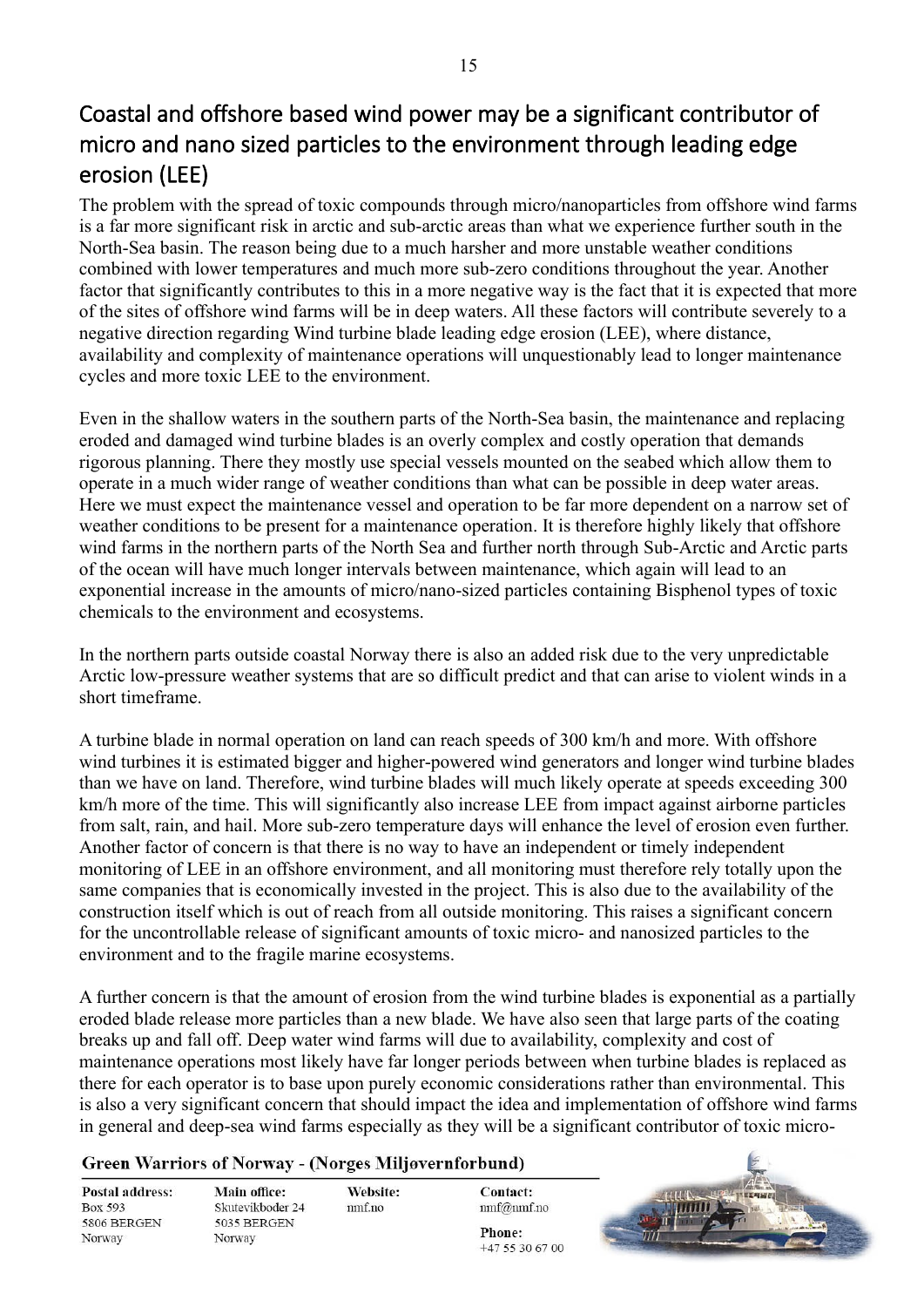and nanosized particles with high content of Bisphenol type of chemicals to the marine environment and to the fragile marine ecosystems we all depend upon. The Ocean is one of our and humanities most important food supplies, we have already put severely stress upon its many intricate and fragile mechanisms and ecosystems.

## <span id="page-16-0"></span>The UN Goals of Sustainable development

The UN Goals of Sustainable development is signed by a majority of the earths countries and raises the concerns for our water resources, waterways and our marine ecosystems. It is equally as important as, if not more, than our concern for climate change. Without a clean ocean, waterways and marine environment, all humanity is at risk. Introducing new and significant sources of micro/nanoparticles and toxins to our waterways and oceans inevitably lead to the fall of the civilizations inhabiting this planet. UN Goal 6 of Sustainable development concerns our drinking water and Goal 14 concerns Life Below Water. 53 54

**Postal address:** Box 593 5806 BERGEN Norway

Website: nmf.no



<sup>53</sup> <https://www.un.org/sustainabledevelopment/oceans/>

<sup>54</sup> <https://www.un.org/sustainabledevelopment/water-and-sanitation/>

**Green Warriors of Norway - (Norges Miljøvernforbund)**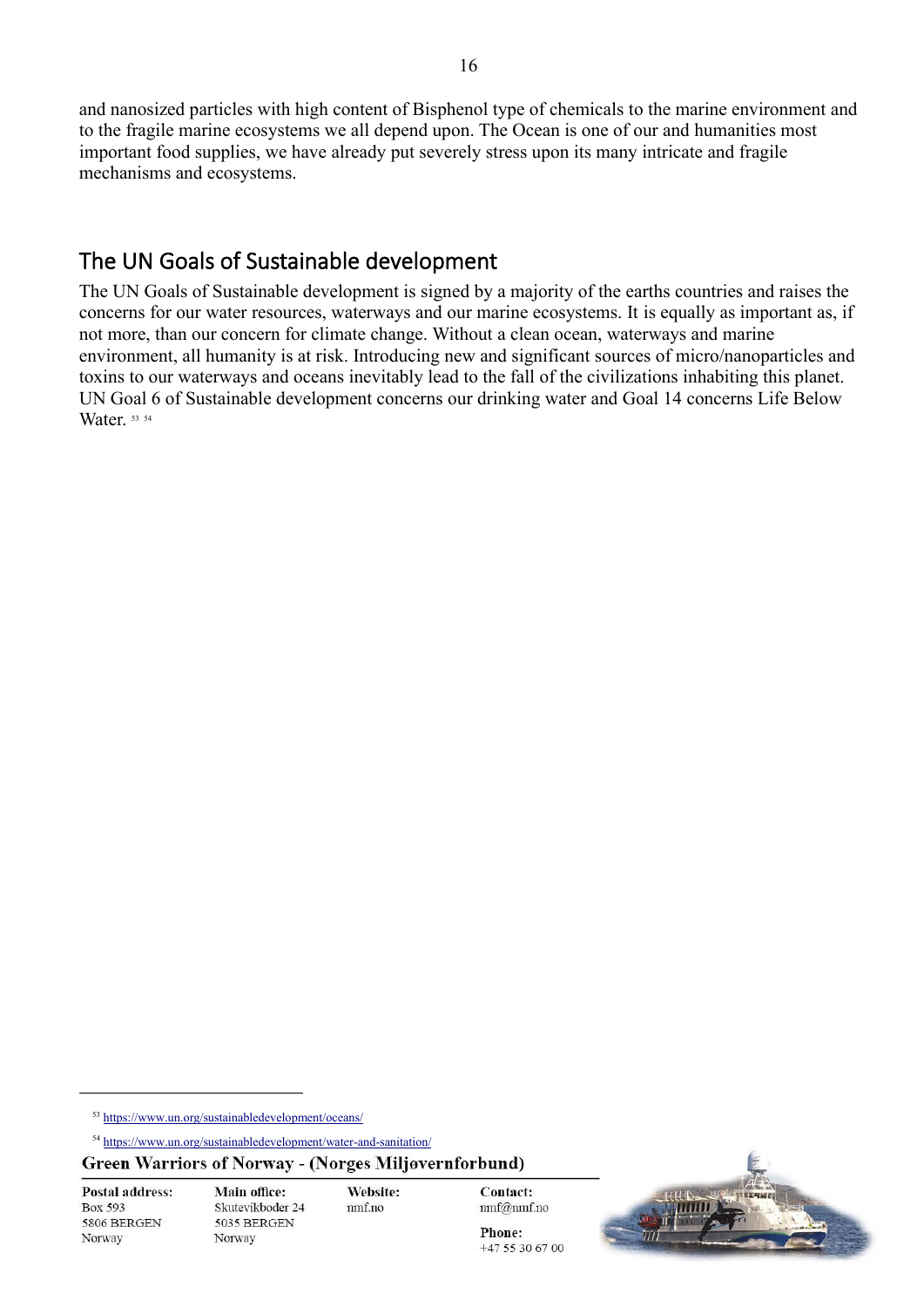<span id="page-17-0"></span>Many of the most relevant questions remain unanswered by the current scientific research. Many finds raise several questions on the volume and speed we introduce these chemicals in their pure chemical form and in combination with micro and nano sized particles introduced and accumulated in the environment. The concerns raised on this issue is in most part in way it may affect different parts of the ecosystem and how it affects it in the totality combined with other environmental pollutants and impacts. We must as responsible humans take our direction and way forward based on a precautionary principle. If we don't, we may well be responsible for very severe and unforeseen consequences that we as humans are equally as dependent on as our fellow beings and organisms. A collapse within the very fragile ecosystems can affect us back several times. We need to implement very strict regulations on the production, sale, use and decommissioning of parts and materials containing BPA and other harmful chemicals and micro and nano sized particles of epoxy- and other plastic related materials. They do accumulate in the environment and we must prevent at all cost that we enter the point of no-return. After all, much of the impact we cause on the environment regarding micro and nano sized particles are accumulated and its impact may also be irreversible.

The biggest sources of such pollutants must be regulated first, and less harmful replacements must be incentivized for the industries involved. Furthermore, a circular economy must reduce the environmental impact. As it stands today, the wind farm industry as one of the largest polluters of micro and nano sized particles containing BPA and other harmful chemicals do fail on most and all of these factors.

#### **Green Warriors of Norway - (Norges Miljøvernforbund)**

**Postal address:** Box 593 5806 BERGEN Norway

Main office: Skutevikboder 24 5035 BERGEN Norway

Website:  $nmf.no$ 

**Contact:** nmf@nmf.no

 $+475306700$ 

Phone: